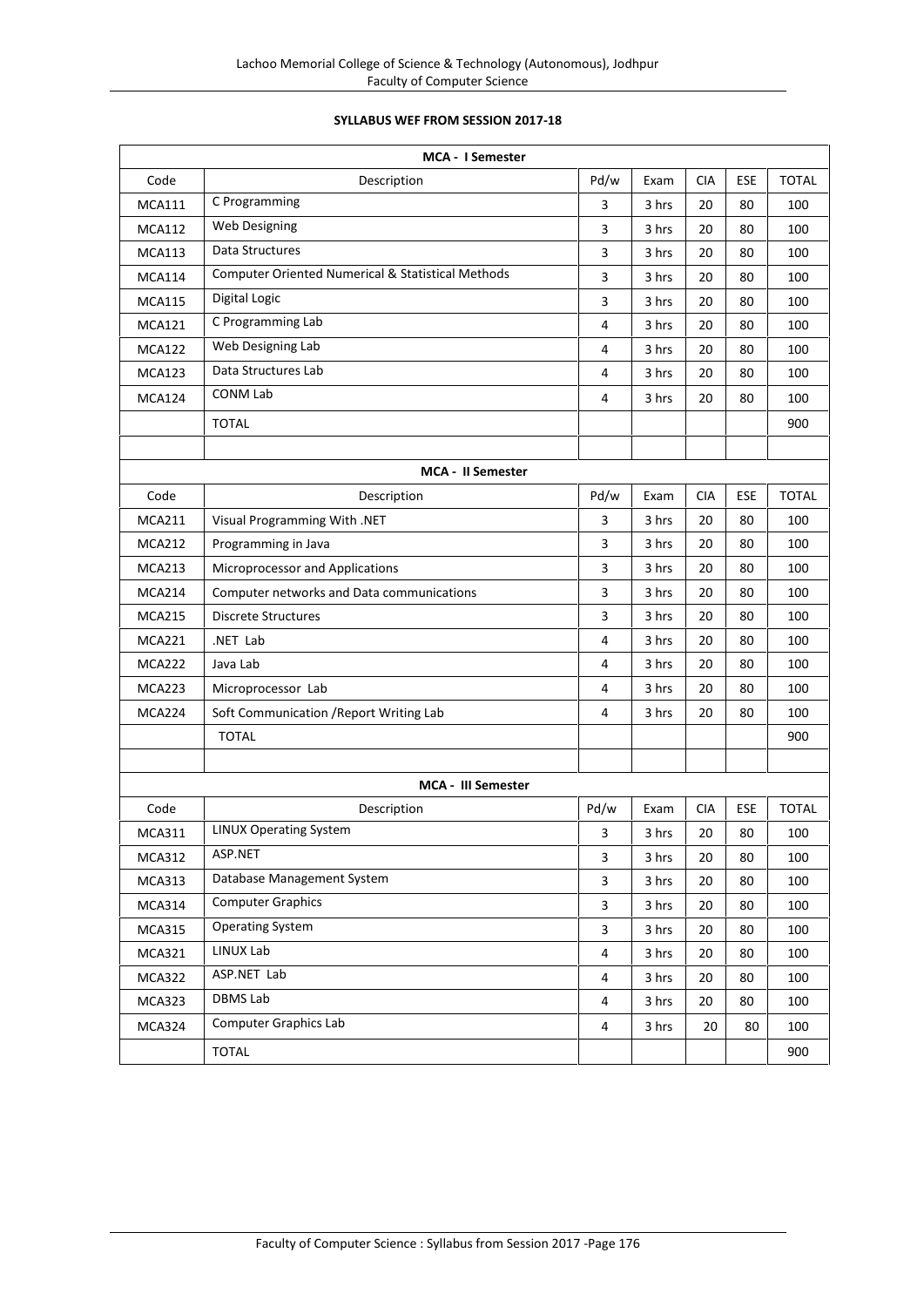|                | MCA - IV Semester                     |                |       |            |            |              |
|----------------|---------------------------------------|----------------|-------|------------|------------|--------------|
| Code           | Description                           | Pd/w           | Exam  | <b>CIA</b> | <b>ESE</b> | <b>TOTAL</b> |
| <b>MCA411</b>  | Advance Java                          | 3              | 3 hrs | 20         | 80         | 100          |
| <b>MCA412</b>  | Artificial Intelligence               | 3              | 3 hrs | 20         | 80         | 100          |
| <b>MCA413</b>  | Software Engineering                  | 3              | 3 hrs | 20         | 80         | 100          |
| <b>MCA421</b>  | Advanced JAVA Lab                     | 4              | 3 hrs | 20         | 80         | 100          |
| <b>MCA422</b>  | Colloquium Lab                        | 4              | 3 hrs | 20         | 80         | 100          |
| <b>MCA423</b>  | System Design Project Lab             | 4              | 3 hrs | 20         | 80         | 100          |
| Group A        |                                       |                |       |            |            |              |
| MCA414A        | <b>System Programming</b>             | 3              | 3 hrs | 20         | 80         | 100          |
| MCA415A        | Theory of Computation                 | 3              | 3 hrs | 20         | 80         | 100          |
| MCA424A        | System Programming Lab                | 4              | 3 hrs | 20         | 80         | 100          |
| Group B        |                                       |                |       |            |            |              |
| MCA415B        | <b>Advanced DBMS</b>                  | 3              | 3 hrs | 20         | 80         | 100          |
| MCA414B        | Data Warehousing & Data Mining        | 3              | 3 hrs | 20         | 80         | 100          |
| MCA424B        | <b>Advanced DBMS Lab</b>              | 4              | 3 hrs | 20         | 80         | 100          |
|                | Group C                               |                |       |            |            |              |
| MCA414C        | Internet Programming in PHP           | 3              | 3 hrs | 20         | 80         | 100          |
| MCA415C        | <b>Cloud Computing</b>                | 3              | 3 hrs | 20         | 80         | 100          |
| MCA424C        | PHP Programming Lab                   | 4              | 3 hrs | 20         | 80         | 100          |
|                | <b>TOTAL</b>                          |                |       |            |            | 900          |
|                | <b>MCA - V Semester</b>               |                |       |            |            |              |
| Code           | Description                           | Pd/w           | Exam  | <b>CIA</b> | <b>ESE</b> | <b>TOTAL</b> |
| <b>MCA511</b>  | <b>Embedded System</b>                | 3              | 3 hrs | 20         | 80         | 100          |
| <b>MCA512</b>  | Information Protection & Security     | 3              | 3 hrs | 20         | 80         | 100          |
| <b>MCA521</b>  | Information Protection & Security Lab | 4              | 3hrs  | 20         | 80         | 100          |
| <b>MCA522</b>  | Software Project Lab                  | 4              | 3 hrs | 20         | 80         | 100          |
| <b>MCA523</b>  | Seminar                               | $\overline{4}$ | 3 hrs | 20         | 80         | 100          |
| Group A        |                                       |                |       |            |            |              |
| MCA513A        | Advance Computer Architecture         | 3              | 3 hrs | 20         | 80         | 100          |
| MCA514A        | <b>Compiler Design</b>                | 3              | 3 hrs | 20         | 80         | 100          |
| MCA515A        | Analysis & Design of Algorithms       | 3              | 3 hrs | 20         | 80         | 100          |
| MCA524A        | Compiler Design Lab                   | 4              | 3 hrs | 20         | 80         | 100          |
| <b>Group B</b> |                                       |                |       |            |            |              |
| MCA513B        | <b>BigData Analytics</b>              | 3              | 3 hrs | 20         | 80         | 100          |
| MCA514B        | <b>Bioinformatics Database</b>        | 3              | 3 hrs | 20         | 80         | 100          |
| MCA515B        | Geographical Information Systems      | 3              | 3 hrs | 20         | 80         | 100          |
| MCA524B        | <b>Bio informatics Lab</b>            | 4              | 3 hrs | 20         | 80         | 100          |
| <b>Group C</b> |                                       |                |       |            |            |              |
| MCA513C        | AJAX & XML                            | 3              | 3 hrs | 20         | 80         | 100          |
| MCA514C        | Programming in Android                | 3              | 3 hrs | 20         | 80         | 100          |
| <b>MCA515C</b> | Wireless Technology                   | 3              | 3 hrs | 20         | 80         | 100          |
| MCA524C        | Android Programming Lab               | 4              | 3 hrs | 20         | 80         | 100          |
|                | <b>TOTAL</b>                          |                |       |            |            | 900          |

| <b>MCA</b><br>VI Semester |                        |                  |       |                          |            |              |  |  |
|---------------------------|------------------------|------------------|-------|--------------------------|------------|--------------|--|--|
| Code                      | Description            | <sup>D</sup> d/w | Exam  | <b>CIA</b>               | <b>ESE</b> | <b>TOTAL</b> |  |  |
| <b>MCA 611</b>            | 'Training<br>Practical | $\sim$           | २ hrs | $\overline{\phantom{a}}$ | 200        | 200          |  |  |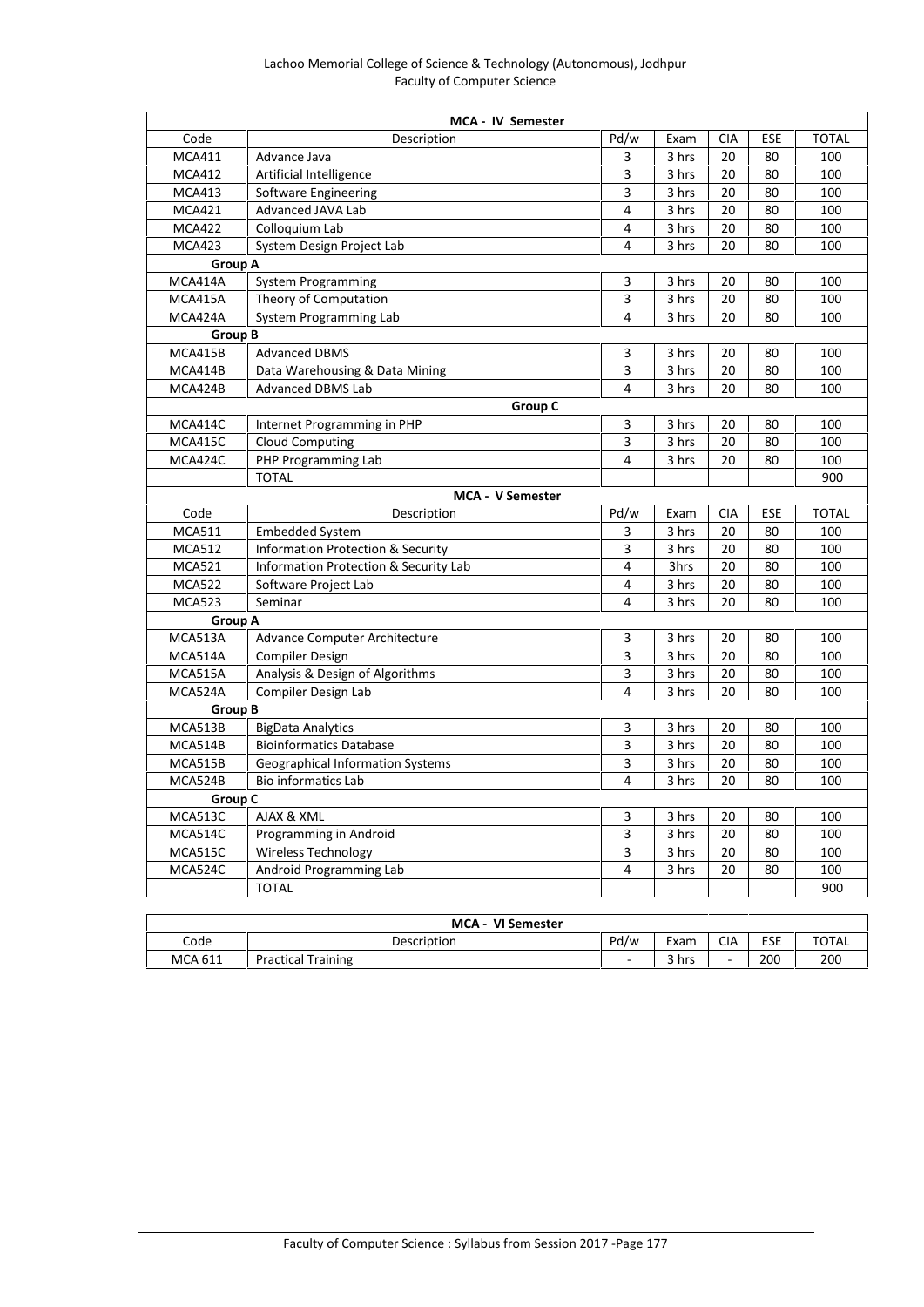| Lachoo Memorial College of Science & Technology (Autonomous), Jodhpur |  |
|-----------------------------------------------------------------------|--|
| <b>Faculty of Computer Science</b>                                    |  |

|               | <b>MCA - I Semester</b>       |      |       |            |     |       |  |  |  |
|---------------|-------------------------------|------|-------|------------|-----|-------|--|--|--|
| Code          | Description                   | Pd/w | Exam  | <b>CIA</b> | ESE | TOTAL |  |  |  |
| <b>MCA111</b> | C Programming                 | 3    | 3 hrs | 20         | 80  | 100   |  |  |  |
| <b>MCA112</b> | Web Designing                 | 3    | 3 hrs | 20         | 80  | 100   |  |  |  |
| <b>MCA113</b> | Data Structures               | 3    | 3 hrs | 20         | 80  | 100   |  |  |  |
| <b>MCA114</b> | Computer Oriented Numerical & | 3    | 3 hrs | 20         | 80  | 100   |  |  |  |
|               | <b>Statistical Methods</b>    |      |       |            |     |       |  |  |  |
| <b>MCA115</b> | Digital Logic                 | 3    | 3 hrs | 20         | 80  | 100   |  |  |  |
| <b>MCA121</b> | C Programming Lab             | 4    | 3 hrs | 20         | 80  | 100   |  |  |  |
| <b>MCA122</b> | Web Designing Lab             | 4    | 3 hrs | 20         | 80  | 100   |  |  |  |
| <b>MCA123</b> | Data Structures Lab           | 4    | 3 hrs | 20         | 80  | 100   |  |  |  |
| <b>MCA124</b> | <b>CONM Lab</b>               | 4    | 3 hrs | 20         | 80  | 100   |  |  |  |
|               | <b>TOTAL</b>                  |      |       |            |     | 900   |  |  |  |

| Unit | MCA111: C Programming                                                                                                                                                                                                                                                                                                                                                                                                                                                                                                |
|------|----------------------------------------------------------------------------------------------------------------------------------------------------------------------------------------------------------------------------------------------------------------------------------------------------------------------------------------------------------------------------------------------------------------------------------------------------------------------------------------------------------------------|
|      | About C, Evolution of C, Programming languages, Structure of a C program, Compiling a C program, Character set<br>in C, Keywords in C, Hierarchy of operators, Basic data types, Qualifiers used with basic data types, Variables in C,<br>Type declaration, Output function, Input function and format specifiers, arithmetic operators, Unary operators,<br>Relational and logical operators.                                                                                                                      |
| Ш    | Control statements, if statement, if else statement, for statement, while loop, do while statements, break<br>statements, continue statements, switch statement, goto statement, ternary operators. Arrays, types of arrays,<br>array declaration, array initialization, multidimensional arrays, string and character handling, working with string<br>and string function.                                                                                                                                         |
| Ш    | Functions, advantages of functions, declaring a function, calling a function, variables, passing arguments to a<br>function, nested functions, passing array to functions, recursion in functions, Call by value and Call by reference.<br>Pointers and function, Array of pointers, Pointer and Strings, Pointer to structure, Pointers within structures.                                                                                                                                                          |
| IV   | Structure, declaration of structure, Union, difference between structure and union, Pointers, pointers operators,<br>pointer arithmetic, Introduction of Static and Dynamic memory allocation, The process of Dynamic memory<br>allocation, DMA functions malloc() function, Sizeof() operator, Function free(), Function realloc(), Preprocessor, #<br>define, defining functions like macros, # error, #include, creating header files , include user defined header files,<br>Conditional compilation directives. |
| v    | Introduction File handling,:-File structure, File handling function, File types, Streams, Text, Binary, File system<br>basics, The file pointer, Opening a file, Closing a file, Writing a character, Reading a character, Using fopen(), getc(),<br>putc(), and fclose(), Using feof(), Command line arguments.                                                                                                                                                                                                     |

- The Complete Reference C, Herbert Schildt, TMH
- Let Us C, Yashavant P. Kanetkar, BPB Publications<br>• Programming in ANSI C. Balaguruswamy. Mc Graw
- Programming in ANSI C, Balaguruswamy, Mc Graw Hill

| <b>Unit</b> | <b>MCA112: Web Designing</b>                                                                                                                                                                  |
|-------------|-----------------------------------------------------------------------------------------------------------------------------------------------------------------------------------------------|
|             | Publishing Web Content, Understanding HTML and XHTML Connections, Understanding Cascading Style Sheets,                                                                                       |
|             | Understanding JavaScript, Working with Fonts, Text Blocks, and Lists, Using Tables to Display Information, Using<br>External and Internal Links, Working with Colors, Images, and Multimedia. |
|             | Advanced Web Page Design with CSS - Working with Margins, Padding, Alignment, and Floating, Understanding                                                                                     |
| Ш           | the CSS Box Model and Positioning, Using CSS to Do More with Lists, Text, and Navigation, Creating Fixed or                                                                                   |
|             | Liquid Layouts.                                                                                                                                                                               |
|             | Dynamic Web Sites - Understanding Dynamic Web Sites, Getting Started with JavaScript Programming, Working                                                                                     |
| Ш           | with the Document Object Model (DOM), Using JavaScript Variables, Strings, and Arrays, Using JavaScript                                                                                       |
|             | Functions and Objects, Controlling Flow with Conditions and Loops, Responding to Events, Using Windows and                                                                                    |
|             | Frames.                                                                                                                                                                                       |
| IV          | Advanced JavaScript Programming - Using Unobtrusive JavaScript, Using Third Party Libraries, Greasemonkey:                                                                                    |
|             | Enhancing the Web with JavaScript, AJAX: Remote Scripting.                                                                                                                                    |
|             | Advanced Web Site Functionality and Management - -Creating Print-Friendly Web Pages, Working with Web-                                                                                        |
| $\mathbf v$ | Based Forms, Organizing and Managing a Web Site, Helping People Find Your Web Pages.                                                                                                          |

## *Suggested Readings*

Sams Teach Yourself HTML, CSS, and JavaScript All in One by Julie Meloni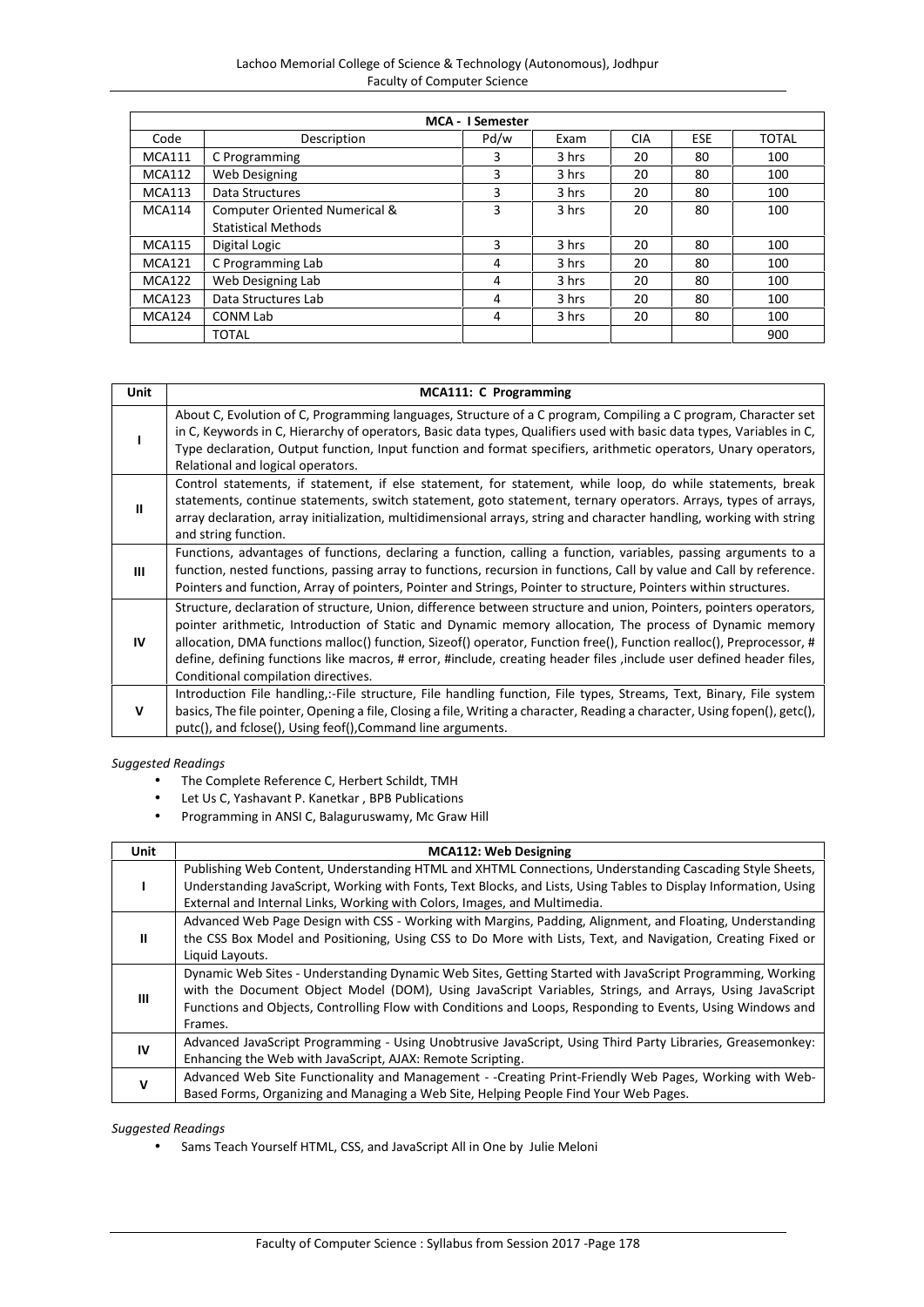| Unit      | <b>MCA113: Data Structures</b>                                                                                      |
|-----------|---------------------------------------------------------------------------------------------------------------------|
|           | Data, Structured data, Data Structure, Types of data structures : Linear and Nonlinear, Arrays: One dimensional     |
|           | and Multidimensional array, Memory representation of array, Operations on one dimensional and multi-                |
|           | dimensional array, Sparse matrix, Application of arrays, Advantages and Disadvantages of arrays.                    |
|           | Linked List: Static and Dynamic representation, Different operations on linked list: Traversal, Insertion, Deletion |
| Ш         | and Search. Circular linked list, Doubly linked list, Applications of linked list.                                  |
|           | Stacks: Push and Pop operations on stack, Implementation of stack using arrays and linked list, Applications of     |
|           | Stack: Conversion of Infix to Prefix and Postfix expression, Evaluation of Postfix expression, Recursion.           |
| Ш         | Queue: Linear and Circular queue, Operations: Insertion, Deletion and Update, Application of queue: Priority        |
|           | queue.                                                                                                              |
|           | Trees: Basic concepts, Binary trees, Representation of binary tree, Traversal: Preorder, In order and Post order,   |
|           | Searching, Insertion and Deletion in binary trees, Binary Search Tree.                                              |
| <b>IV</b> | Graphs: Basic concepts, Representation of graph, Traversing a graph, DFS and BFS, Spanning tree, Warshall's         |
|           | algorithm, Dijkstra's algorithm, Prim's algorithm, Kruskal's algorithm, Applications of graph.                      |
|           | Searching: Linear and Binary search Algorithm. Internal and External Sorting.                                       |
| v         | Sorting algorithms: Insertion, Selection, Merge, Radix, Bubble, Quick, Heap, Merging.                               |

Schaum's outline Data Structures with C,Seymour Lipschutz, Tata McGraw Hill

| Unit | <b>MCA114: Computer Oriented Numerical &amp; Statistical Methods</b>                                                                                                                                                                                                                                                                                                                                                                                                                              |
|------|---------------------------------------------------------------------------------------------------------------------------------------------------------------------------------------------------------------------------------------------------------------------------------------------------------------------------------------------------------------------------------------------------------------------------------------------------------------------------------------------------|
|      | Representation of numbers, operations, floating point numbers, normalization, pitfalls of floating point<br>representation, errors in numerical computation. Concepts of roots synthetic division, value and values of<br>derivative of a polynomial by synthetic division, Descarte's Rule of sign.                                                                                                                                                                                              |
| ш    | Iterative Methods - Bisection, Regula-Falsi, Newton Raphson, Secant, Baristow's method for finding complex<br>roots, rate of convergence (without proof). Simultaneous Linear Equations - Solutions of system of Linear<br>equations, Gauss Elimination method, pivoting, Ill Conditioned system of equations, refinement of solution.<br>Iterative method - Gauss Seidal, Jacobi, Gauss-Jorden method.                                                                                           |
| Ш    | Solution of ordinary differential equations - Taylor's method, Euler's method, Runge Kutta methods, Picard's<br>method, modified Euler's method. Numerical Integration -Introduction, Trapezoidal rule, Simpson's rules.                                                                                                                                                                                                                                                                          |
| IV   | Interpolation: Finite differences, forward, backward and divided differences, difference table, Newton's forward<br>and backward formula. Interpolation with unequal intervals -Lagrange's Interpolation, Newton Divided<br>difference formula. Curve fitting - Method of least squares, fitting of straight lines, polynomials, exponential<br>curves.                                                                                                                                           |
| v    | The basic concepts: Variables and Attributes, Statistics, Population and sample, complete enumeration vs sample<br>surveys, probability and purposive sampling, simple random sampling Frequency distributions: Frequency<br>distributions, histograms, Frequency polygons, frequency curves, cumulative frequency, distributions, ogives,<br>Measure of Central Tendency, Median, mode, arithmetic mean, geometric mean, harmonic mean, partition<br>values: quartiles, deciles and percentiles. |

- Computer Oriented Numerical Methods, R S Salaria, Khanna Publication
- Computer Oriented Numerical Methods, P Thangaraj, PHI Publication
- Computer Oriented Numerical Methods, V Rajaraman, Prentice Hall India

| Unit         | <b>MCA115: Digital Logic</b>                                                                                                                                                                                                                                                                                                                                                                                                                                                           |
|--------------|----------------------------------------------------------------------------------------------------------------------------------------------------------------------------------------------------------------------------------------------------------------------------------------------------------------------------------------------------------------------------------------------------------------------------------------------------------------------------------------|
|              | Number Systems and Codes: Number Systems - decimal, binary, octal, Hexadecimal, base-n, inter-conversion<br>methods. Binary Arithmetic: addition and subtraction. Compliment Arithmetic: Base Compliment, Base-1<br>Compliment. Binary Codes: Weighted and Non-Weighted Codes, 8421 BCD Code, Excess-3 Code, Gray Code,<br>ASCII and EBCDIC. Boolean Algebra: Introduction to Logic, basic logic Operations. Principle of Duality, laws of<br>Boolean algebra and De-Morgan's Theorem. |
| $\mathbf{u}$ | Digital Circuits - Introduction to Combinational and Sequential Circuits, classification of gates: basic gates,<br>universal gates and exclusive gates, minterms and maxterms, Representation of gates using Sum of Products<br>(SOP) & Products of Sum (POS). Introduction to Level Circuits - zero, one and two. AND-OR circuit, OR-AND circuit,<br>NAND-NAND circuit, NOR-NOR circuit.                                                                                              |
| $\mathbf{m}$ | Combinational Circuits: Arithmetic Circuits - Half-Adder, Half-Subtractor, Full Adder, Full Subtractor, Parallel<br>Adder, 2's Compliment Adder-Subtractor. Multiplexers, De-Multiplexers, Decoders, Encoders, Magnitude<br>Comparator (2-1 Bit, 2-2 Bit & 2-4 Bit). Reduction Techniques: Need of Reduction. Reduction by Boolean Algebra,<br>Karnaugh<br>Maps: 2, 3, and 4 Variable.                                                                                                 |
| IV           | Sequential Circuits: Flip-Flops: RS, D using NAND and NOR gates, Introduction to clock & timing diagrams. Gated<br>Flip-Flops (Latches). J-K Flip-Flop, T-Flip-Flop, J-K Master Slave Flip-Flop. Characteristic equation of Flip Flops,                                                                                                                                                                                                                                                |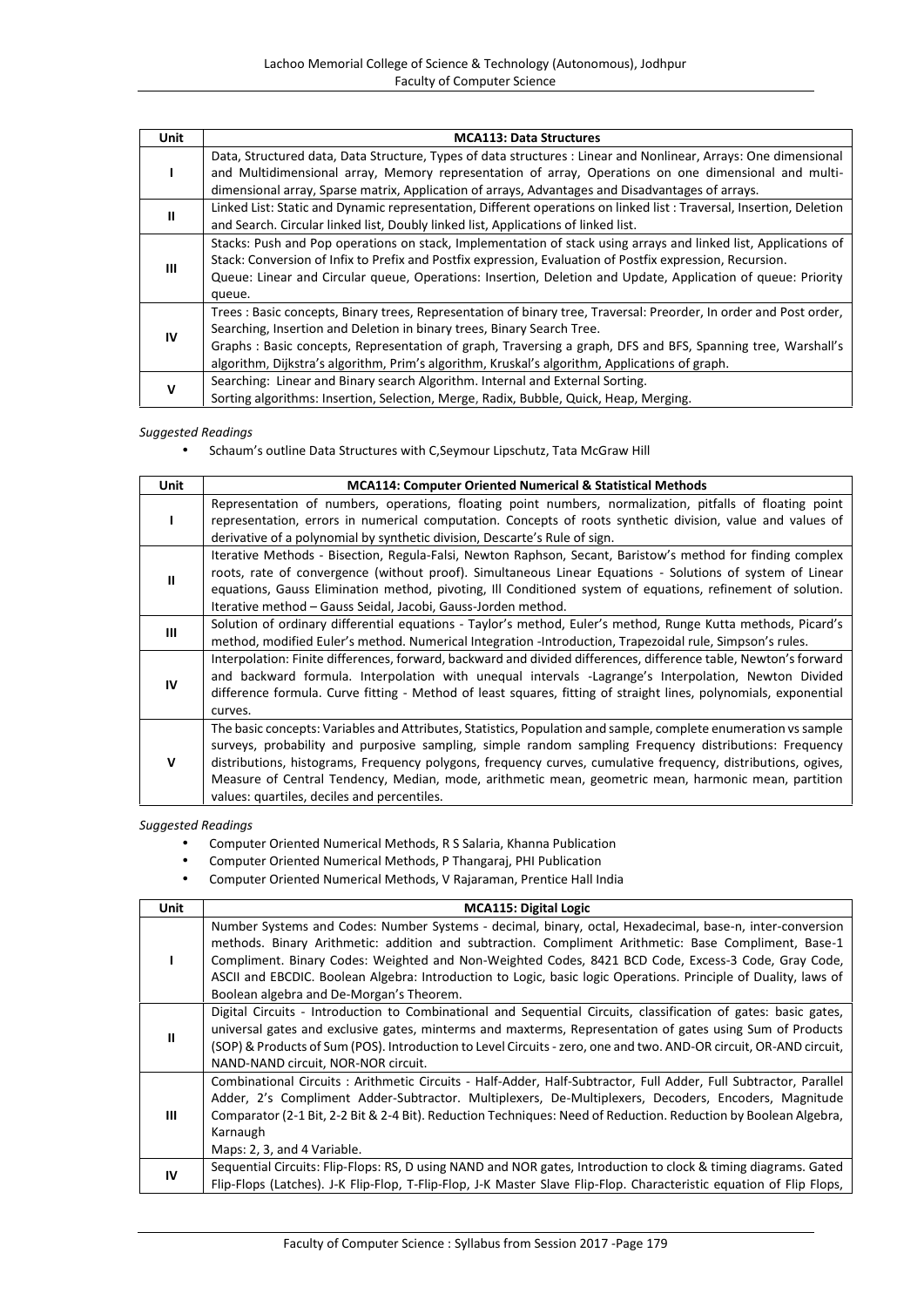|  | transition table of Flip Flops, Registers - SISO, SIPO, PISO, PIPO, SHL, SHR. Counters - Asynchronous and |  |  |  |  |
|--|-----------------------------------------------------------------------------------------------------------|--|--|--|--|
|  | Synchronous, Ripple Up, Ripple Down Counters, Modulo Counters. Design of Synchronous Counters.            |  |  |  |  |
|  | PLD-ROM, PLA & PAL, Memories: Memory Hierarchy, Memory Technologies; Magnetic, Semiconductor, Optical.    |  |  |  |  |
|  | RAM & ROM addressing techniques and Expansion. Introduction to VHDL.                                      |  |  |  |  |

- Kumar Anand. A., Fundamentals of Digital Circuits, PHI New Delhi
- Jain R. P., Modern Digital Electronics, Tata Mc Graw Hill , New Delhi
- Mano Morris, M. Digital Design, PHI, New Delhi
- Bartee Thomas, C., Digital Computer Fundamentals, Mc Graw Hill

## **MCA121: C Programming Lab**

**Practical Exercises** Exercises based on control statements, looping statements, functions, arrays (searching and sorting), pointers with its arithmatic, structure and union, dynamic memory allocation, macros and file handling.

#### **MCA122:Web Designing Lab**

Exercises based on Understanding HTML and XHTML Connections, Understanding Cascading Style Sheets, Understanding JavaScript, Working with Fonts, Text Blocks, and Lists, Using Tables to Display Information, Using External and Internal Links, Working with Colors, Images, and Multimedia.

Exercises based on Working with Margins, Padding, Alignment, and Floating, Understanding the CSS Box Model and Positioning, Using CSS to Do More with Lists, Text, and Navigation, Creating Fixed or Liquid Layouts.

Exercises based on Working with the Document Object Model (DOM), Using JavaScript Variables, Strings, and Arrays, Using JavaScript Functions and Objects, Controlling Flow with Conditions and Loops, Responding to Events, Using Windows and Frames.

Exercises based on Using Unobtrusive JavaScript, Using Third Party Libraries, AJAX: Remote Scripting. Exercises based on designing of some example of websites.

#### **MCA123:Data Structures Lab**

## **Practical Exercises**

**Practical Exercises**

Exercises based on Heap, Hash Tables, Sorted Array, Sparse Matrix, addition of two large Numbers, stacks, queues, linked list, circular liked list

## **Practical Exercises**

#### **MCA124:CONM Lab**

Exercise based on Bisection Method, False position Method, Newton Raphson Method, Euler's Method, Modified Euler's Method, Runga Kutta Methods, Trapezoidal Method and Simpsons Method, Gauss Seidel Method, Gauss Jordon Method, Gauss Elimination Method, Jacobi Method, curve fitting.

| <b>MCA - II Semester</b> |                                                     |      |       |            |            |              |  |
|--------------------------|-----------------------------------------------------|------|-------|------------|------------|--------------|--|
| Code                     | Description                                         | Pd/w | Exam  | <b>CIA</b> | <b>ESE</b> | <b>TOTAL</b> |  |
| <b>MCA211</b>            | Visual Programming with .NET                        | 3    | 3 hrs | 20         | 80         | 100          |  |
| <b>MCA212</b>            | Programming in Java                                 | 3    | 3 hrs | 20         | 80         | 100          |  |
| <b>MCA213</b>            | Microprocessor and Applications                     | 3    | 3 hrs | 20         | 80         | 100          |  |
| <b>MCA214</b>            | <b>Computer Networks and Data</b><br>Communications | 3    | 3 hrs | 20         | 80         | 100          |  |
| <b>MCA215</b>            | Discrete Structures                                 | 3    | 3 hrs | 20         | 80         | 100          |  |
| <b>MCA221</b>            | NET Lab.                                            | 4    | 3 hrs | 20         | 80         | 100          |  |
| <b>MCA222</b>            | Java Lab                                            | 4    | 3 hrs | 20         | 80         | 100          |  |
| MCA223                   | Microprocessor Lab                                  | 4    | 3 hrs | 20         | 80         | 100          |  |
| MCA224                   | Soft Skills and Report Writing Lab                  | 4    | 3 hrs | 20         | 80         | 100          |  |
|                          | <b>TOTAL</b>                                        |      |       |            |            | 900          |  |

| ۰.<br>w<br>v<br>۰, |  |
|--------------------|--|

## **Unit MCA211: Visual Programming with .NET**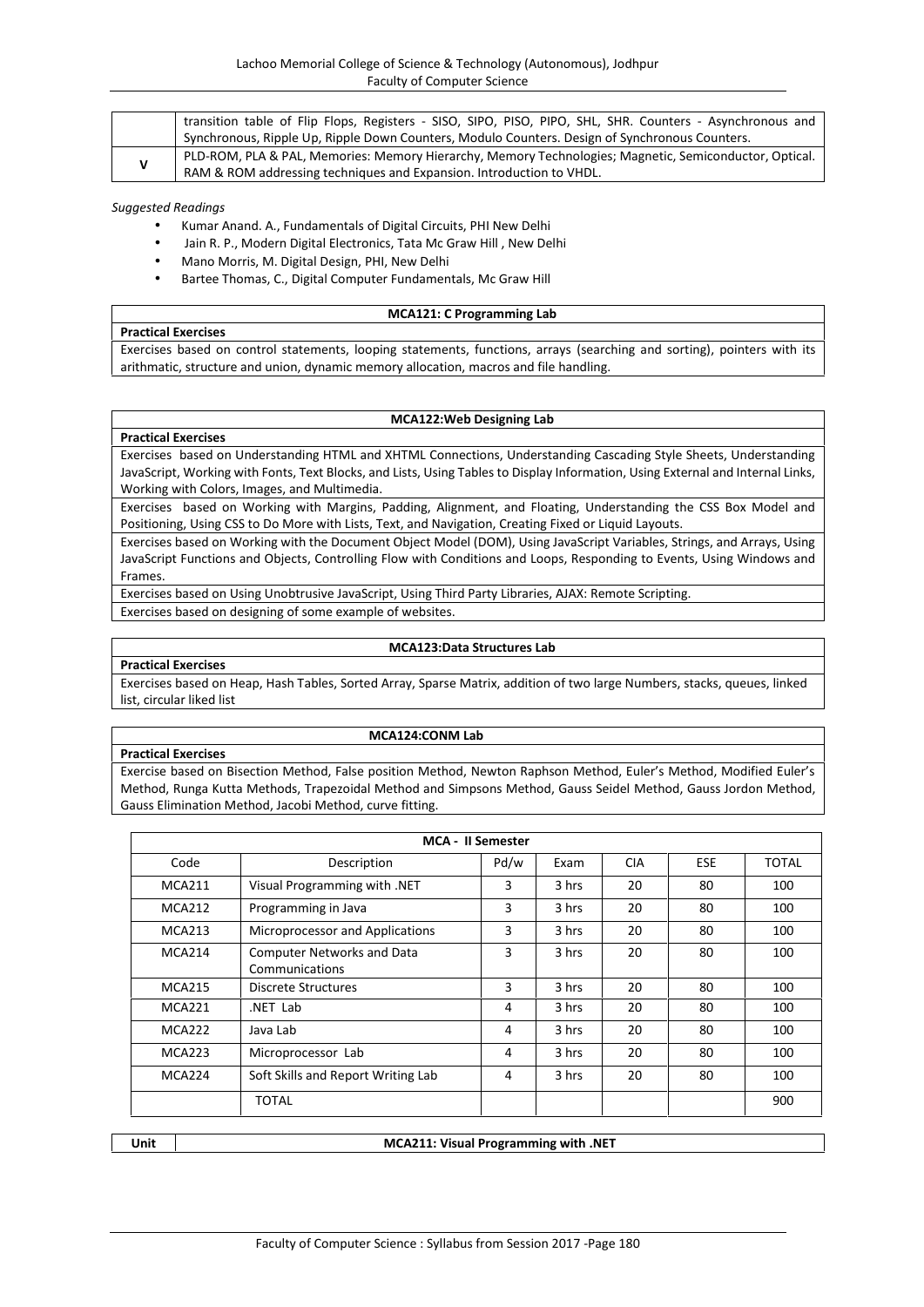|    | DOT NET Framework: Framework classes, Overview and Base Class Library, Common Language Runtime (CLR):<br>Loading and Executing code, Common Type System and Common Language Specification , name spaces and DLL,<br>Windows Application v/s Web<br>Application, Installing Visual.NET IDE, Creating a simple Application.                                                                                                                                                       |  |  |
|----|---------------------------------------------------------------------------------------------------------------------------------------------------------------------------------------------------------------------------------------------------------------------------------------------------------------------------------------------------------------------------------------------------------------------------------------------------------------------------------|--|--|
| Ш  | VB.NET: Data Types and Variables, Constants, Scope of variables, Expression, Type Conversions, Operators,<br><b>Members</b><br><b>Class</b><br>Structures,<br>Arrays:<br>Array<br>and<br>οf<br>Array<br>Arrays.<br>Control Structures: if-then-else, Select Case, for-next, for EachNext, Do loop, WhileEnd While. Use of Classes<br>and Objects, Procedures and functions, Debugging of Application                                                                            |  |  |
| Ш  | C#.NET: Data Types, Variables, Operators Expression, Statements, Decision Statements, Iterative Statements,<br>Creating Objects with Class. Constructors, this Keyword, Static and Instance Members, Destroying Objects,<br>Method Overloading, Passing Arguments and Objects, Passing by Value, Passing by Reference. Arrays and String,<br>Inheritance, Interfaces and Polymorphism, Exception Handling.                                                                      |  |  |
| IV | Components of VS.NET, Design Window, Code Window, Server Explorer, Toolbox, Docking Windows, Properties<br>Explorer, Solution Explorer, Object Browser.<br>Adding Controls, Adding an Event Handler, Adding Controls at Runtime, Attaching an Event Handler at Runtime,<br>Creating a Menu, Adding a New Form, Creating a Multiple Document Interface, Creating a Dialog Form, Using<br>Form Inheritance, Adding a TabControl, Changing the Startup Form, Connecting the Dialog |  |  |
| v  | Introducing ADO.NET, ADO.NET Architecture, Understanding the Connection Object, Building the Connection<br>String, Understanding the Command Object, Understanding DataReaders, Understanding DataSets and<br>DataAdapters, DataTable, DataColumn, DataRow, Differences between DataReader Model and DataSet Model,<br>Working with System.Data.OleDb and Sql Server 2008.                                                                                                      |  |  |

The Visual Basic. NET Bible by Bill Evjen, Jason Beres

| <b>MCA212: Programming in Java</b> |                                                                                                                                                                                                                                                                                                                                                                                                                                                                                                                        |
|------------------------------------|------------------------------------------------------------------------------------------------------------------------------------------------------------------------------------------------------------------------------------------------------------------------------------------------------------------------------------------------------------------------------------------------------------------------------------------------------------------------------------------------------------------------|
| <b>Unit</b>                        |                                                                                                                                                                                                                                                                                                                                                                                                                                                                                                                        |
|                                    | Object Oriented Concepts in Java, Java features like security, portability, byte code, java virtual machine, object<br>oriented, robust, multithreading, architectural neutral, distributed and dynamic. Java Source File Structure,<br>Compilation, Execution, Lexical Tokens, Identifiers, Keywords, Literals, Comments, Primitive Datatypes,<br>Operators, Assignments, Command line argument, Control structures.                                                                                                  |
| $\mathbf{u}$                       | Class Fundamentals, Object & Object reference, Object Life time & Garbage Collection, Creating and Operating<br>Objects, Constructor & initialization code block, Access Control, Modifiers, Abstract Class, Interfaces,<br>Implementing Interfaces, Defining Methods, Argument Passing Mechanism, Method Overloading, Recursion,<br>Static Members, Finalize() Method, use of this keyword, Modifiers with Classes & Methods, Array, Initializing &<br>Accessing Array, Multi-Dimensional Array.                      |
| Ш                                  | Inheritance - Benefits of Inheritance in OOP, Types of Inheritance, Inheriting Data Members and Methods, Role<br>of Constructors in inheritance, Overriding Super Class Methods, use of super keyword, Polymorphism in<br>inheritance, Organizing Classes and Interfaces in Packages, Package as Access Protection, Defining Package,<br>CLASSPATH Setting for Packages, Naming Convention For Packages.                                                                                                               |
| IV                                 | Exception, Exceptions & Errors, Types of Exception, Control Flow in Exceptions, JVM reaction to Exceptions, Use<br>of try, catch, finally, throw, throws in Exception Handling. In-built and User Defined Exceptions, Checked and<br>Un-Checked Exceptions. Threads, Need of Multi-Threaded Programming, Thread Life-Cycle, Thread Priorities,<br>Synchronizing Threads, Inter Communication of Threads, Input/output Operation in Java (java.io Package),<br>Streams, Classes for Input and Output, Standard Streams. |
| v                                  | AWT Classes, Window fundamentals, frame windows, Applets, Execution of applet with different methods,<br>frame window in applet, parameter passing in applet, Graphics class, use of color, fonts and text. Event Handling<br>Mechanisms, Delegation Event Model, Event Class, Event Listener Interfaces, Adapter Classes.<br>JDBC - Basic steps to JDBC, setting up a connection to database, Creating and executing SQL statements,<br>Resultset and Resultset MetaData Object.                                      |

- Herbert Schildt: JAVA 2 The Complete Reference, Fifth Edition TMH, Delhi.
- Database Programming With JDBC And Java by George Reese.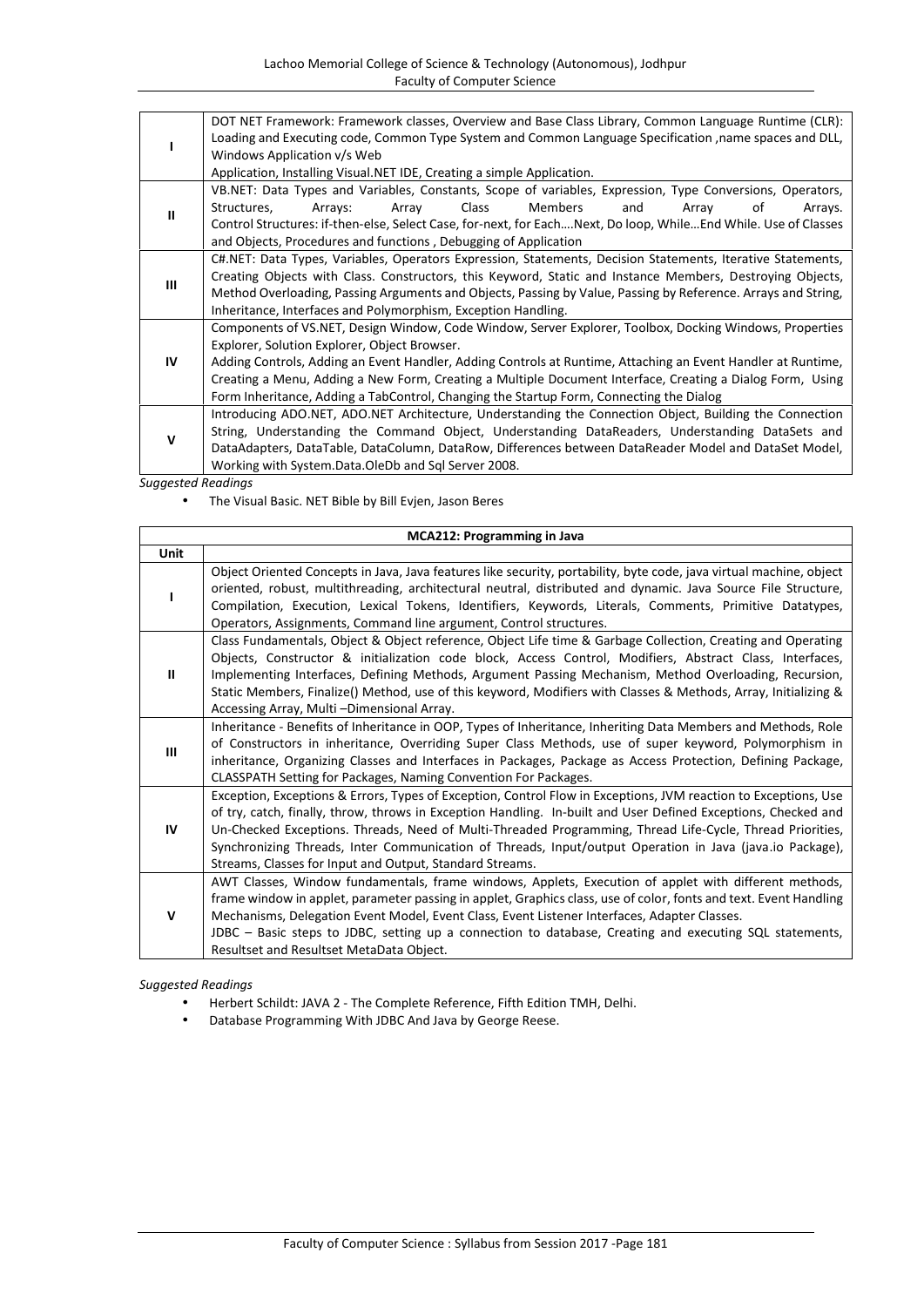| Unit           | <b>MCA213: Microprocessor and Applications</b>                                                              |
|----------------|-------------------------------------------------------------------------------------------------------------|
|                | Evolution of microprocessors, Microprocessor based system, microcontroller architecture, MCS-51 family.     |
|                | General architecture of 8051 family. Pins of 8051 microcontroller                                           |
| Ш              | 8051 assembly language programming: Register & memory organization. Introduction to 8051 assembly           |
|                | language, directives, registers and stack. Addressing modes of 8051. I/O ports and SFR                      |
| $\mathsf{III}$ | 8051 Instructions: Data transfer, Arithmetic, logic, branching, subroutines, stack & Boolean variables      |
|                | manipulation. Advanced instruction of 8051                                                                  |
| IV             | Programming in 8051: basic I/O programming, timer, counter programming. Serial communication                |
|                | programming. Interrupt programming. Time delays and loops.                                                  |
|                | Interfacing 8051: LED, LCD, keyboard interfacing. ADC/DAC interfacing. Sensor Interfacing. Stepper/Servo/DC |
|                | motor interfacing and driver circuits.                                                                      |

- 8051 Microcontroller internals, instructions, programming and interfacing, Subrata Ghosal, Pearson.
- The 8051 Microcontroller and Embedded Systems using assembly and C II Ed. Mazidi Muhammad Ali, PHI

| <b>Unit</b> | <b>MCA214: Computer Networks &amp; Data Communications</b>                                                                                                                                                                                                                                                                                                                           |
|-------------|--------------------------------------------------------------------------------------------------------------------------------------------------------------------------------------------------------------------------------------------------------------------------------------------------------------------------------------------------------------------------------------|
|             | Introduction to Communication, Introduction to Networking. Basic Modes of Communication. DTE-DCE<br>communication system. Connecting Devices: Repeater, Hubs, Switch, Bridge, Routers and Gateways.                                                                                                                                                                                  |
|             | Network architecture, ISO-OSI architecture, IBM SNA architecture, their functions and implementations.                                                                                                                                                                                                                                                                               |
| ш           | Signal conversion methods. A/D, D/A, A/A and D/D. Unipolar, Polar and Bipolar methods of signal<br>representation. Multichannel Data Communication, TDM, FDM and WDM. Introduction to Network<br>Topologies. Introduction to Ethernet and Cabling standards.                                                                                                                         |
| ш           | Error detecting and correcting code, Hamming code, parity generation and detection, single error<br>detection and correction, single error correction code. Transmission media, twisted pair, coaxial cable,<br>optical fiber. LAN topologies: bus, ring, and star etc. LAN access techniques: ALOHA, CSMA, CSMA/CD,<br>token-ring and token-bus.                                    |
| IV          | Introduction to Network Security. Model of Network Security. Ceaser Cipher, Transposition Cipher. DES.<br>Issues related to Network reliability and security. SSL and VPN. Introduction to Firewalls. Introduction to<br>TCP/IP protocol Family, IPV4 and IPV6 representation of addresses. Routing Algorithms; Distance Vector<br>Routing, Link State Routing. Cyber Laws in India. |
| v           | Flow Control Protocols, Stop-and-wait Flow Control, Sliding - Window Flow Control, Error Control, Stop-<br>and-wait ARQ, Go-back-N, Selective-repeat, Introduction to Switching Theory; Circuit, Packet and<br>Network Switching.                                                                                                                                                    |

## *Suggested Readings*

- **•** Stalling, Data & Computer Communication.
- Tanenbaum, Computer Network, Pearson.Ed., Pearson.
- Kurose, Computer Networking, Pearson.
- Youlu Zheng, Shakil Akhtar, Networks for Computer Scientists and Engineers, Oxford Press.

| <b>Unit</b>  | <b>MCA215: Discrete Structures</b>                                                                                                                                                                                                                                                                                                                   |
|--------------|------------------------------------------------------------------------------------------------------------------------------------------------------------------------------------------------------------------------------------------------------------------------------------------------------------------------------------------------------|
|              | Sets, sequences, empty set, power set, operations on sets, Venn diagram, ordered pair, Relations, matrix<br>and graph representation of relation, properties of relations, partitions. Equivalence Relations,<br>Compatibility Relations, Composition of Binary Relations, Transitive and symmetric closures, partially<br>ordered set, lattices     |
| $\mathbf{u}$ | Functions, Matrix representation of functions, composition of function, inverse function. Algebraic<br>Structures, General properties of algebraic systems, groupoids, semi group, monoids, group, rings.<br>Applications of algebra to control structure of a program. Homomorphism, congruence, admissible<br>partitions. Groups and their graphs. |
| Ш            | Combinatorics: Permutations and Combinations, Mathematical Induction, principle of inclusion and<br>exclusion, Pigeonhole Principle.                                                                                                                                                                                                                 |
| IV           | Introduction to mathematical logic, statements and notations, well-formed formulas, tautologies,<br>tautological implications, normal forms, the theory of Inference for statement calculus, predicate logic.<br>Recurrence relations and Generating functions                                                                                       |
| v            | Graph Terminology, Degrees of Nodes, Isomorphic Graphs, Dijkstra's Shortest Path Algorithm, Planar<br>Graphs, Eulerian Graphs, Hamiltonian Graphs, Traveling Salesman Problem                                                                                                                                                                        |

- Discrete Mathematical Structure : Chowdhary K R , Printice Hall India, Edition
- Discrete Mathematical Structure : Tremblay and Manohar, McGraw Hill
- Discrete Mathematical Structure : Kolman, Busby and Ross, Printice Hall India, Edition 3
- Elements of Discrete Structures : C.L. Liu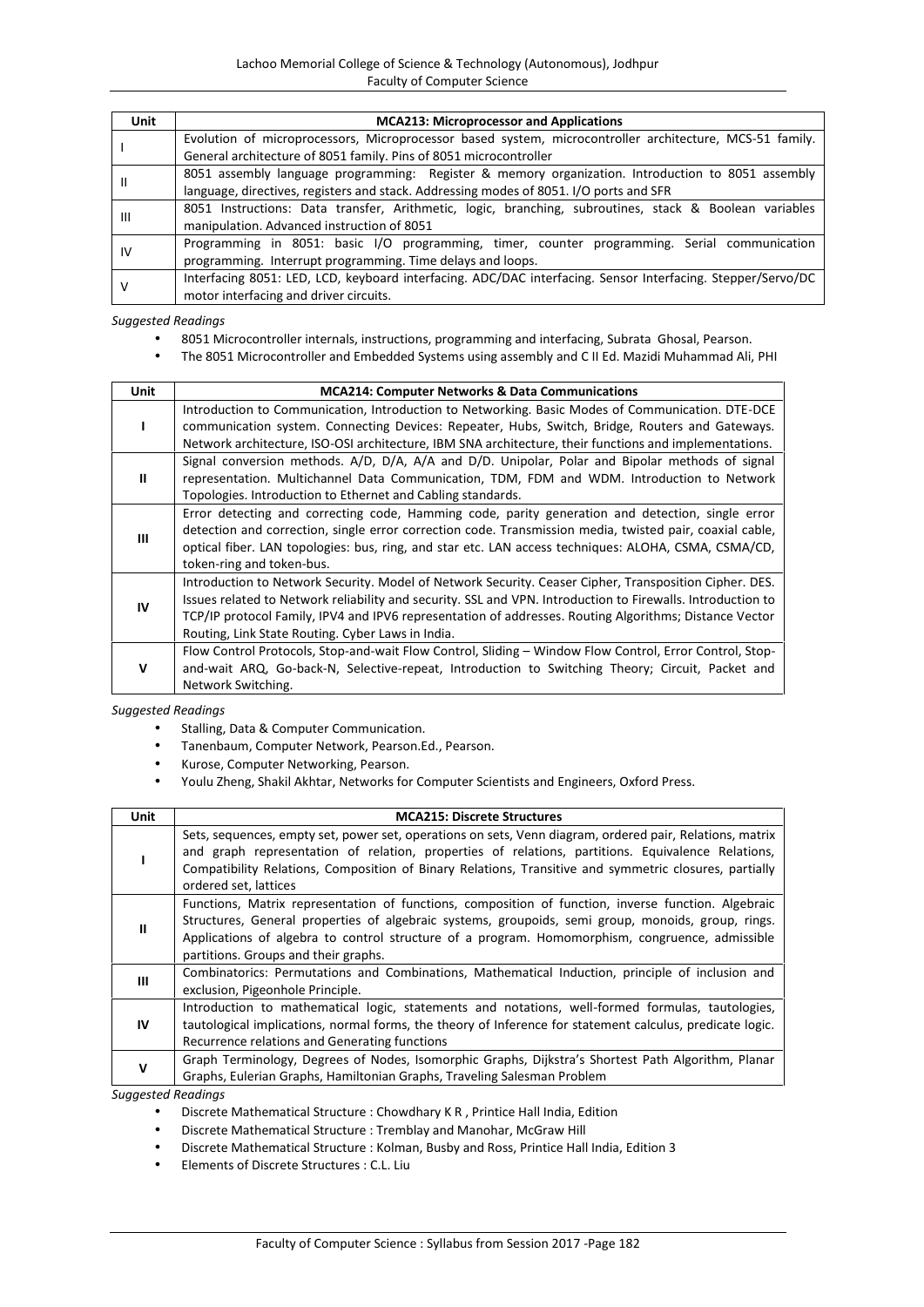## **MCA221: .NET Lab**

#### **Practical Exercises**

Exercises based on Events such as Click, Index changed etc., Controls like button, textbox, checkbox, etc., on Control structures like for..next, while etc., Assignment on Numeric Parsing and System, functions and subroutines, Use of File, FileInfo, Directory and Directory Info classes, Use of Multhreading and Exception Handling, Creation of DataBases and insert update select and delete

## **MCA222: Programming In Java Lab**

**Practical Exercises**

Exercises based on Command line argument, Control structures, Class Fundamentals, Object & Object reference, Constructor, Abstract Class, Interfaces, Methods, Argument Passing Mechanism, Method Overloading, Recursion, Static Members, Finalize() Method, this keyword, Array, Inheritance, Overriding Super Class Methods, use of super keyword, Polymorphism in inheritance, Package as Access Protection, CLASSPATH Setting for Packages, Exceptions & Errors, Threads, Thread Priorities, AWT Classes, Window fundamentals, frame windows, Applets, parameter passing in applet, Graphics class, use of color, fonts and text. JDBC – setting up a connection to database, Creating and executing SQL statements, Resultset and Resultset MetaData Object.

#### **MCA223: Microprocessor Lab**

**Practical Exercises**

Exercises based on I/O examples of 8051: switch and relays, Interrupt handling examples, Driving a stepper motor, LCD display programming, Serial communication: polled and interrupt based, Sensor interfacing.

#### **MCA224: Soft Skills And Report Writing Lab**

**Practical Exercises**

**Essentials of Grammar:** Parts of Speech, Tenses, Modals, Phonetics

Letter and Resume writing: Types of Letters Formal / Informal, Drafting the Applications, Preparation of the Resume, Do and Don'ts of Resume

**Presentation Skills**: Importance of Presentation Skills.

Guidelines to make Presentation Interesting, Body Language, Voice Modulation, Audience Awareness, Presentation Plan, Visual Aids, Styles of Presentation.

**Group Discussion –** Definition, Process Guidelines, Helpful Expressions, Evaluation.

**Interview Preparation**: Types of Interview, Preparing for the interviews, attending the Interview. Interview Process, General Etiquettes, Dressing Sense, Postures and Gestures.

|               |                              | <b>MCA - III Semester</b> |       |            |            |              |
|---------------|------------------------------|---------------------------|-------|------------|------------|--------------|
| Code          | Description                  | Pd/w                      | Exam  | <b>CIA</b> | <b>ESE</b> | <b>TOTAL</b> |
| <b>MCA311</b> | LINUX Operating System       | 3                         | 3 hrs | 20         | 80         | 100          |
| <b>MCA312</b> | ASP.NET                      | 3                         | 3 hrs | 20         | 80         | 100          |
| MCA313        | Database Management System   | 3                         | 3 hrs | 20         | 80         | 100          |
| <b>MCA314</b> | <b>Computer Graphics</b>     | 3                         | 3 hrs | 20         | 80         | 100          |
| MCA315        | <b>Operating System</b>      | 3                         | 3 hrs | 20         | 80         | 100          |
| <b>MCA321</b> | LINUX Lab                    | 4                         | 3 hrs | 20         | 80         | 100          |
| <b>MCA322</b> | ASP.NET Lab                  | 4                         | 3 hrs | 20         | 80         | 100          |
| MCA323        | DBMS Lab                     | 4                         | 3 hrs | 20         | 80         | 100          |
| MCA324        | <b>Computer Graphics Lab</b> | 4                         | 3 hrs | 20         | 80         | 100          |
|               | <b>TOTAL</b>                 |                           |       |            |            | 900          |

| Unit | <b>MCA311: LINUX Operating System</b>                                                                            |  |  |  |  |
|------|------------------------------------------------------------------------------------------------------------------|--|--|--|--|
|      | Introduction to concept of Open source software, Linux Architecture, Linux file system, Kernel, Process          |  |  |  |  |
|      | Management in Linux, Signal Handling, System call, and System call for Files, Processes and Signals.             |  |  |  |  |
| Ш.   | Command Structure, cal, date, echo, printf, bc, script, passwd, PATH, who, uname, tty, stty, pwd, cd, mkdir,     |  |  |  |  |
|      | rmdir. The File System, cat, cp, rm, mv, more, file, ls, wc, pg, cmp, comm, diff, gzip, tar, zip, df, du, mount, |  |  |  |  |
|      | umount. Filtering commands: head, tail, cut, paste, sort, grep, sed.                                             |  |  |  |  |
| Ш    | Shell Programming-Introduction to Shell, Various Shell of Linux, Shell Commands, I/O Redirection and Piping,     |  |  |  |  |
|      | Vi and Emacs editor. The Logical operators && and    conditional Execution, Shell control statements,            |  |  |  |  |
|      | Variables, if-then-else, case-switch, While, Until, Find, Shell Meta-characters, Shell Scripts, Shell keywords,  |  |  |  |  |
|      | Built in Commands, Shell Procedures and Reporting, Handling documents.                                           |  |  |  |  |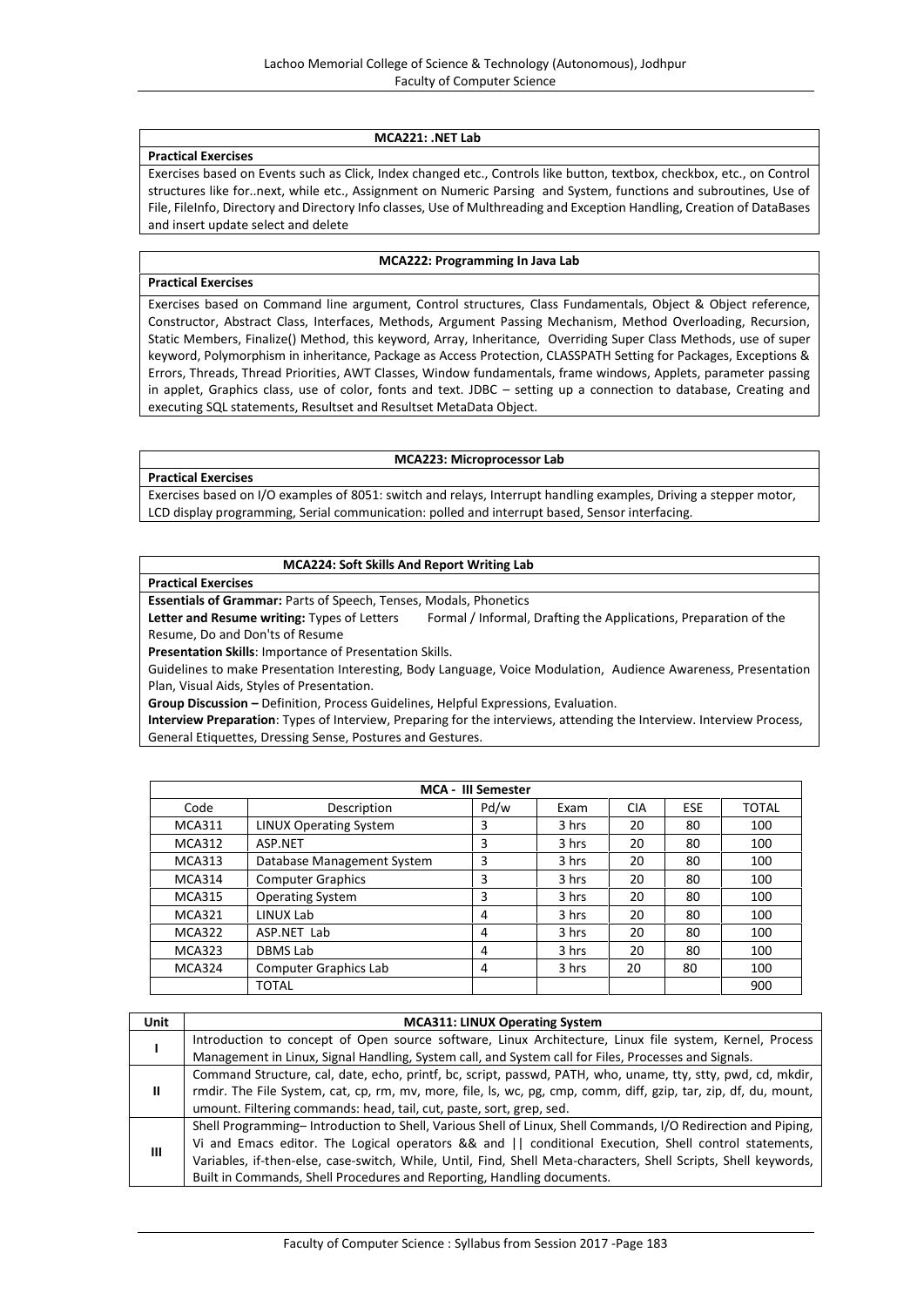| IV | File listings, Ownership and Access Permissions, File and Directory types, Managing Files, User and its Home<br>Directory, Booting and Shutting down.<br>Installing and upgrading the package. Configure IP and telnet, ping. Installing apache web server for Linux<br>operating system.                      |
|----|----------------------------------------------------------------------------------------------------------------------------------------------------------------------------------------------------------------------------------------------------------------------------------------------------------------|
| v  | BootLoaders, LILO, GRUB, Bootstrapping, init Process, System services, Internet and Web service tools, E-mail,<br>Remote Login and FTP, Networks and server setup, LAN, Connection with Internet, Setting up routers, Proxy<br>Servers, Print Servers, File Server, Mail server, FTP server, Web server, DHCP. |

- Linux: The Complete Reference, Sixth Edition by Richard Petersen (Author)
- Design of the UNIX Operating System Maurice J. Bach, AT&T Bell Labs.
- Yashwant Kanetkar, Unix shell programming,( BPB ).

| Unit | MCA312: ASP.NET                                                                                              |
|------|--------------------------------------------------------------------------------------------------------------|
|      | Introduction to .NET Framework: Features of .NET, Microsoft Intermediate Language, Meta Data, .NET types     |
|      | and .NET name spaces, Common Language Runtime, Common Type System, Comparison of ASP and ASP.NET.            |
|      | Introducing ASP. NET – Creating the ASP. NET applications, Web forms and Web controls, working with events,  |
| ш    | Web controls such as Rich web controls, Custom web controls and Validation controls, Application level and   |
|      | Page level Tracing, Debugging ASP .NET pages.                                                                |
| Ш    | Advanced ASP .NET : ASP .NET configuration , Creating and using the Business objects, HTTP Handlers , ASP    |
|      | .NET caching , ASP .NET security , Deployment projects, Localizing ASP .NET applications                     |
|      | Web Services: Introduction to web services, Web services Infrastructure, SOAP with HTTP, Building, Deploying |
| IV   | and publishing web services, Finding web services, Consuming web services as a consumer.                     |
| v    | ADO .NET: Basics of ADO .NET, ADO v/s ADO.NET, Data Table, Data Views, Data Set, Data Relation Type, ADO     |
|      | .NET Managed Providers, OLEDB and SQL Managed Providers, OleDb Data Adapter Type. XML and ADO.NET,           |
|      | Using XML Reader: Reading XML documents using Data Reader, Using Data Set and XML: Loading XML into          |
|      | Data Sets                                                                                                    |

#### *Suggested Readings*

Web Standards Programmer's Reference: Steven M. Schafer

| <b>Unit</b>  | <b>MCA313: Database Management System</b>                                                                                                                                                                       |
|--------------|-----------------------------------------------------------------------------------------------------------------------------------------------------------------------------------------------------------------|
|              | Introduction to Database: Need for DBMS, advantages of DBMS, views of data, instances and schema data<br>independence, database administrator, database manager, database languages, overall structure of DBMS, |
|              | Entity Relationship Model: Entities, attributes, relationship, constraints, keys, E-R diagram.                                                                                                                  |
|              | Concept of strong and weak entity sets, generalization, specialization and aggregation.                                                                                                                         |
| $\mathbf{I}$ | RDBMS – Basic concept, Codd's rule for RDBMS. Functional dependencies and                                                                                                                                       |
|              | Normalization for relational databases - design guidelines for relational schema, functional dependencies,                                                                                                      |
|              | normal forms (1NF, 2NF and 3NF).                                                                                                                                                                                |
| Ш            | Query Processing: Overview, Measures of Query Cost, Selection Operation, Sorting, Join Operation, Other                                                                                                         |
|              | Operations, Evaluation of Expression.                                                                                                                                                                           |
|              | SQL data definition and data types - create schema, create table, attribute data types and domains. Basic                                                                                                       |
|              | constraints in SQL – attribute and attribute defaults, key and referential integrity, naming, tuple constraints.                                                                                                |
| IV.          | Schema change statements in $SQL$ - DROP, ALTER. Basic queries in $SQL$ - select-from-where structure,                                                                                                          |
|              | ambiguous attributes, aliasing and tuple variable, tables as Sets in SQL, substring pattern matching and                                                                                                        |
|              | arithmetic operators, ordering of query results.                                                                                                                                                                |
| $\mathbf v$  | Complex SQL queries - comparison involving NULL and three valued logic, nested queries, tuples and set                                                                                                          |
|              | comparison, correlated nested queries, EXISTS and UNIQUE function, explicit sets and renaming of attributes,                                                                                                    |
|              | joined tables. Aggregate functions, grouping – GROUP BY and HAVING clause. Insert, delete and update                                                                                                            |
|              | statements. Assertions and views.                                                                                                                                                                               |

- Database Concepts, Korth, Silbertz, Sudarshan, McGraw Hill
- Fundamentals of Database Systems, Elmasri, Navathe, Addision Wesley

| Unit | <b>MCA314: Computer Graphics</b>                                                                                                                                                                                                                                                                                                                                                                                                                    |
|------|-----------------------------------------------------------------------------------------------------------------------------------------------------------------------------------------------------------------------------------------------------------------------------------------------------------------------------------------------------------------------------------------------------------------------------------------------------|
|      | Introduction: mathematical elements of graphic system: point and line, graphics coordinate system, display<br>adapters, concepts of video memory & frame buffer. Algorithms: Line drawing algorithms- DDA Algorithm,<br>Bresenham's Line Algorithm, Circle and Eclipse generating algorithms, Midpoint Circle Algorithm. 2-D Viewing-<br>The viewing pipeline. Viewing co-ordinate, Reference Frame. Window to viewports co-ordinate transformation |
| Ш    | Graphics Primitives: Primitive Operations, The display file interpreter, Normalized Device Coordinates, Display-<br>File structure. Display – file algorithm.<br>Polygons: polygon representation; absolute and relative, inside-outside test, polygon drawing algorithms.<br>Polygon fill algorithms: Scan fill, Boundary fill & Flood fill Algorithm.                                                                                             |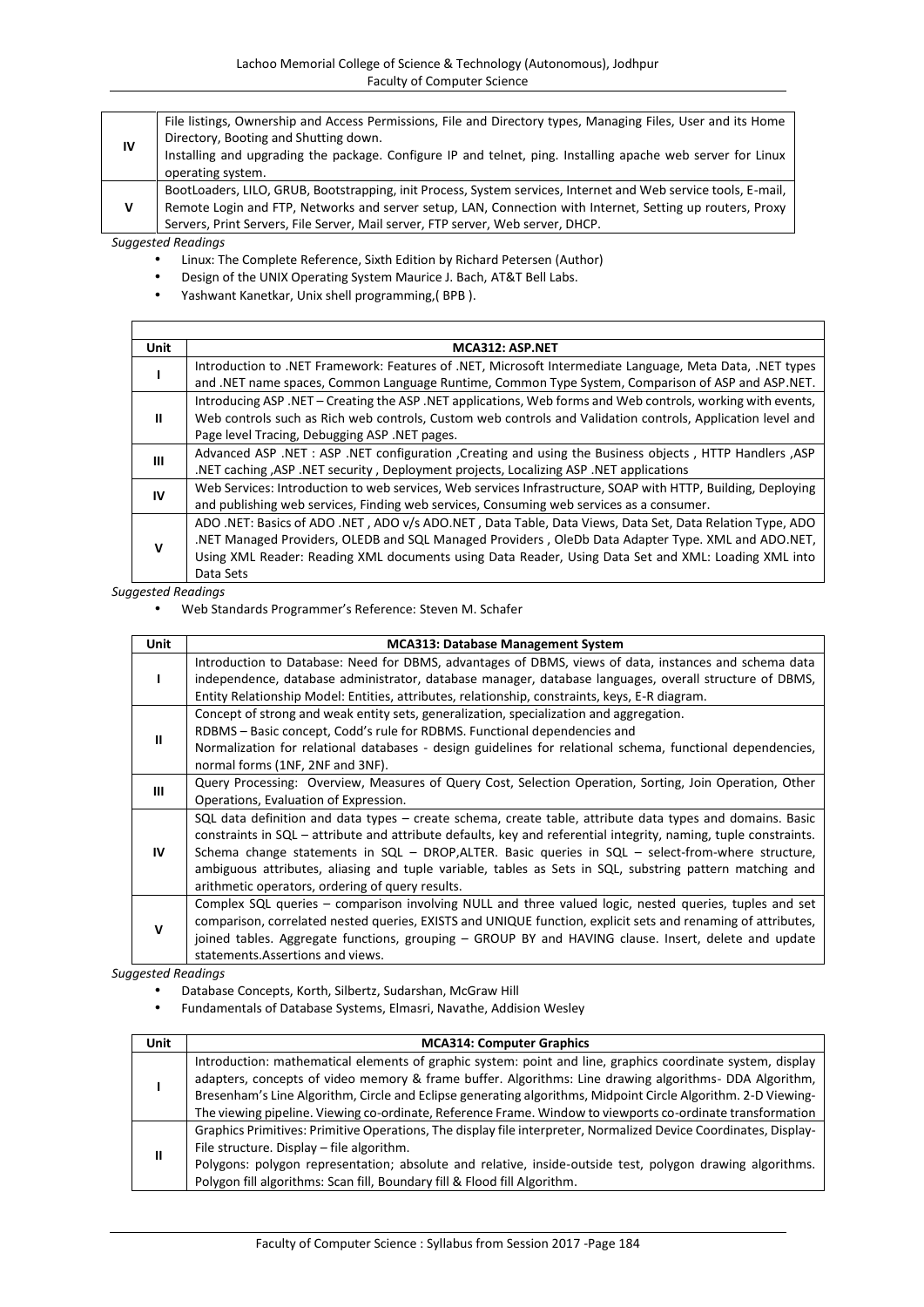| Ш  | Geometric Transformations: Matrices, translation, Scaling & Rotation Transformations. Homogeneous<br>transformations, Rotation and scaling about an arbitrary point. Composite Transformations. Inverse<br>Transformations.<br>Clipping: Point clipping, Cohen- Sutherland Line Clipping algorithm, Sutherland Hodgemann polygon clipping<br>algorithm. |
|----|---------------------------------------------------------------------------------------------------------------------------------------------------------------------------------------------------------------------------------------------------------------------------------------------------------------------------------------------------------|
| IV | Introduction to 3D: 3D geometry, 3D primitives, basic 3D transformations.<br>Projections: Parallel and Perspective, 3D viewing Transformation. Visible surface detection, hidden surface<br>removal, depth buffer and painters algorithm.<br>Segments-Segment Table, Segment Creation, Closing a Segment, Deleting a Segment, Renaming a segment.       |
| v  | Curve - Curve Generation, Interpolation, B-Splines, Bezier Curves.<br>Animation: Animation design sequence, animation programming, and applications of animation. Introduction<br>to morphing. Introduction to Virtual Reality<br>Color: Properties of Color, Color models; RGB, HSV and CMYK. Half-toning, Dithering.                                  |

- Madasu Hanmandlu ,PBP publications.
- Herrington ,Tata McGraw-Hill Education private Limited,New Delhi.
- Gautam Roy,Khanna publications.
- Donald D Hearn, M. Pauline Baker, Pearson Education
- Fundamentals of Computer Graphics & Multimedia, D. P. Mukherje
- S Gokul: Multimedia Magic, BPB Publication.
- Jeffcoate : Multimedia in Practice, Pretice-Hall.
- Bufford: Multimedia Systems, Addison Wesley.

| Unit         | <b>MCA315: Operating System</b>                                                                                                                                                                                                                                                                                                                                   |
|--------------|-------------------------------------------------------------------------------------------------------------------------------------------------------------------------------------------------------------------------------------------------------------------------------------------------------------------------------------------------------------------|
|              | BASICS OF OS :Architecture of Operating System , Objectives and functions of OS, Evolution of OS (Batch,<br>Multiprogramming, Multitasking, Multiuser, Parallel, Distributed and Real time operating systems). Computer<br>Hardware review: Processor, Memory and IO. OS Shell and kernel architecture.                                                           |
| ш            | Process Management: Process, Process state, Process state transitions, PCB, Process hierarchy, operations on<br>a process, multitasking. Scheduling policies: FCFS, SJF (preemptive and non-preemptive), priority scheduling,<br>round robin, multi-level feedback queue scheduling.                                                                              |
| $\mathbf{m}$ | Memory management: Introduction, contiguous real, non-contiguous real, non-contiguous virtual. Virtual<br>memory management system, page replacement policies: LRU, NRU, FIFO, Second chance, optimal page<br>replacement, Working set. Belady's anamoly. Memory allocation techniques: first fit, best fit, worst fit, next<br>fit. Demand paging. Buddy system. |
| <b>IV</b>    | Process synchronization: race condition, critical region. Semaphores, P&V mutex routines. Inter-process<br>communication: the producer-consumer problem. Classical problems: readers-writes, dining philosophers,<br>sleeping barber. Message passing: Inter-process messages, mailboxes. Threads.                                                                |
| v            | Deadlocks: introduction, deadlock detection and recovery, deadlock avoidance, banker's algorithm, deadlock<br>prevention. Introduction to operating protection and security, access matrix, implementation of access matrix.                                                                                                                                      |

*Suggested Readings*

- Operating Systems: Donovan & Madnick, Mc Graw Hill
- Modern Operating Systems, Tanenbaum, Pearson Publications.

#### **MCA321:LINUX LAB**

#### **Practical Exercises**

**Practical Exercises**

Exercises based on installation of Linux Operating System, vi editor, Linux files and the file structure, listing, displaying and printing files, managing directories, File and Directory operations, Essential Linux commands, Internal and External commands, Archiving and compressing files, Executing C, Java Programs in Linux Environment.

Exercises based on Shell programming, shell variables, assigning values to variables, positional parameters, command line arguments, arithmetic in shell script, exit status of a command, sleep and wait, script termination, Taking decisions, Loop Control Structure, Shell Metacharacters.

## **MCA322: ASP.NET Lab**

Exercises based on Events such as Click, Indexchanged etc, Controls like button, textbox, checkbox, etc and Rich Web Controls, Validation Controls and Tracing, on Creation of Business Objects(UI centric), Caching Implementations and use of caching, implementing Concept of Localization, Creation of web service, Database connectivity and essential operations like select, insert , update and delete

#### **MCA323: DBMS Lab**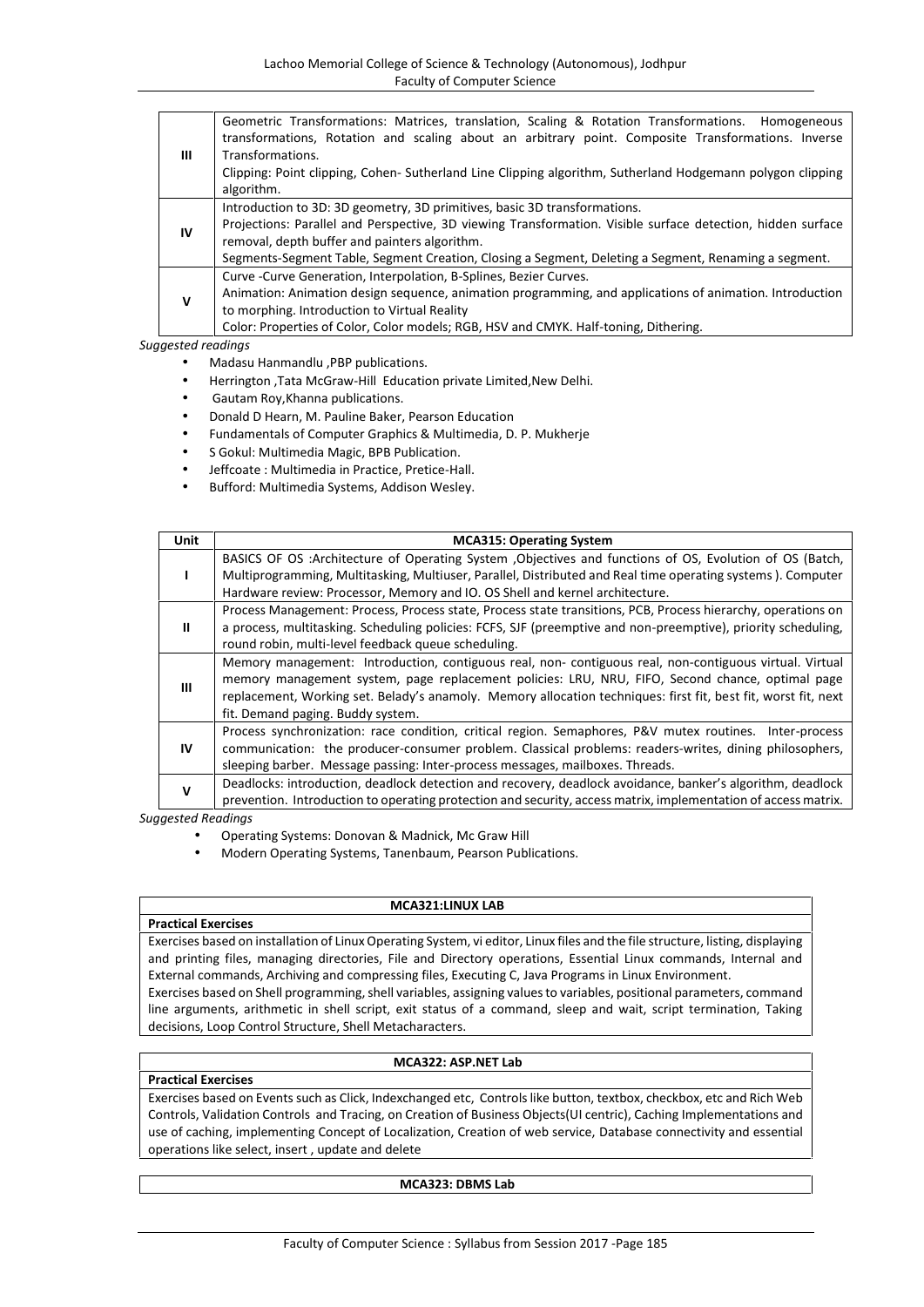## **Practical Exercises**

Exercises based on creating table, inserting data into tables, viewing data in tables, sorting data in table, deleting tuples from table, updating the contents of a table, modifying the structure of table, applying primary key, foreign key and unique key constraints, computations on table data, oracle functions, grouping data from tables, subqueries, Joins etc.

#### **MCA324: Computer Graphics Lab**

**Practical Exercises** Exercises based on inbuilt graphic functions, line drawing algorithms, polygon fill algorithms, transformation(translation, scaling, rotation), simple animation

| <b>MCA - IV Semester</b> |                                |      |       |            |            |              |
|--------------------------|--------------------------------|------|-------|------------|------------|--------------|
| Code                     | Description                    | Pd/w | Exam  | <b>CIA</b> | <b>ESE</b> | <b>TOTAL</b> |
| <b>MCA411</b>            | Advance Java                   | 3    | 3 hrs | 20         | 80         | 100          |
| <b>MCA412</b>            | Artificial Intelligence        | 3    | 3 hrs | 20         | 80         | 100          |
| <b>MCA413</b>            | Software Engineering           | 3    | 3 hrs | 20         | 80         | 100          |
| MCA414A                  | <b>System Programming</b>      | 3    | 3 hrs | 20         | 80         | 100          |
| MCA414B                  | Data Warehousing & Data Mining | 3    | 3 hrs | 20         | 80         | 100          |
| MCA414C                  | Internet Programming in PHP    | 3    | 3 hrs | 20         | 80         | 100          |
| <b>MCA415A</b>           | Theory of Computation          | 3    | 3 hrs | 20         | 80         | 100          |
| <b>MCA415B</b>           | <b>Advanced DBMS</b>           | 3    | 3 hrs | 20         | 80         | 100          |
| <b>MCA415C</b>           | Cloud Computing                | 3    | 3 hrs | 20         | 80         | 100          |
| <b>MCA421</b>            | Advanced JAVA Lab              | 4    | 3 hrs | 20         | 80         | 100          |
| <b>MCA422</b>            | Colloquium Lab                 | 4    | 3 hrs | 20         | 80         | 100          |
| <b>MCA423</b>            | System Design Project Lab      | 4    | 3 hrs | 20         | 80         | 100          |
| MCA424A                  | System Programming Lab         | 4    | 3 hrs | 20         | 80         | 100          |
| MCA424B                  | Advanced DBMS Lab              | 4    | 3 hrs | 20         | 80         | 100          |
| MCA424C                  | PHP Programming Lab            | 4    | 3 hrs | 20         | 80         | 100          |
|                          | <b>TOTAL</b>                   |      |       |            |            | 900          |

| <b>Unit</b> | <b>MCA411: Advanced Java</b>                                                                                |
|-------------|-------------------------------------------------------------------------------------------------------------|
|             | Introduction to Java Enterprise, J2EE Technologies, client server technology, web server technology.        |
|             | Movement to Server-Side Java. Definition of a Java Servlet. Practical. Applications for Java Servlets. Java |
|             | Servlet Alternatives. Reasons to Use Java Servlets. The Java Servlet Architecture. JNDI, Web Applications   |
|             | in J2EE.                                                                                                    |
| Ш           | JDBC - JDBC Drivers, Products, JDBC Design considerations, Two Tier and Three Tier client server model,     |
|             | J2EE multi-tier architecture, Introduction to Data Source and Connection pooling. JavaMail and Internet     |
|             | E-mail. Preparing to Use JavaMail. A JavaMail Example. Using JavaMail in a Servlet.                         |
|             | Servlets - Static and Dynamic contents, Servlet life Cycle and Life cycle methods, Servlet Request and      |
| Ш           | Response Model, Deploying a Servlet, Servlet State Transitions, ServletConfig and ServletContext, Servlet   |
|             | Redirection and Request Dispatch, Servlet Synchronization and Thread Model.                                 |
|             | Reading and writing data from client using Servlets, Maintaining Client State - Cookies, URL rewriting,     |
| IV          | hidden form fields, Session Tracking. Inter servlet communications -JDBC connection pool, servlet           |
|             | security and different packages of servlets.                                                                |
|             | JSP fundamentals, JSP architecture, lifecycle of a JSP, Model View Controller (MVC) architecture, JSP tags  |
| v           | and JSP expressions, data sharing among servlets & JSP. JSP implicit objects, request application, session  |
|             | and page scope, JSP standard actions, JSP errors.                                                           |

#### *Suggested Readings*

Developing Java Servlets, by James Goodwill, SAMS.

**Unit MCA412: Artificial Intelligence**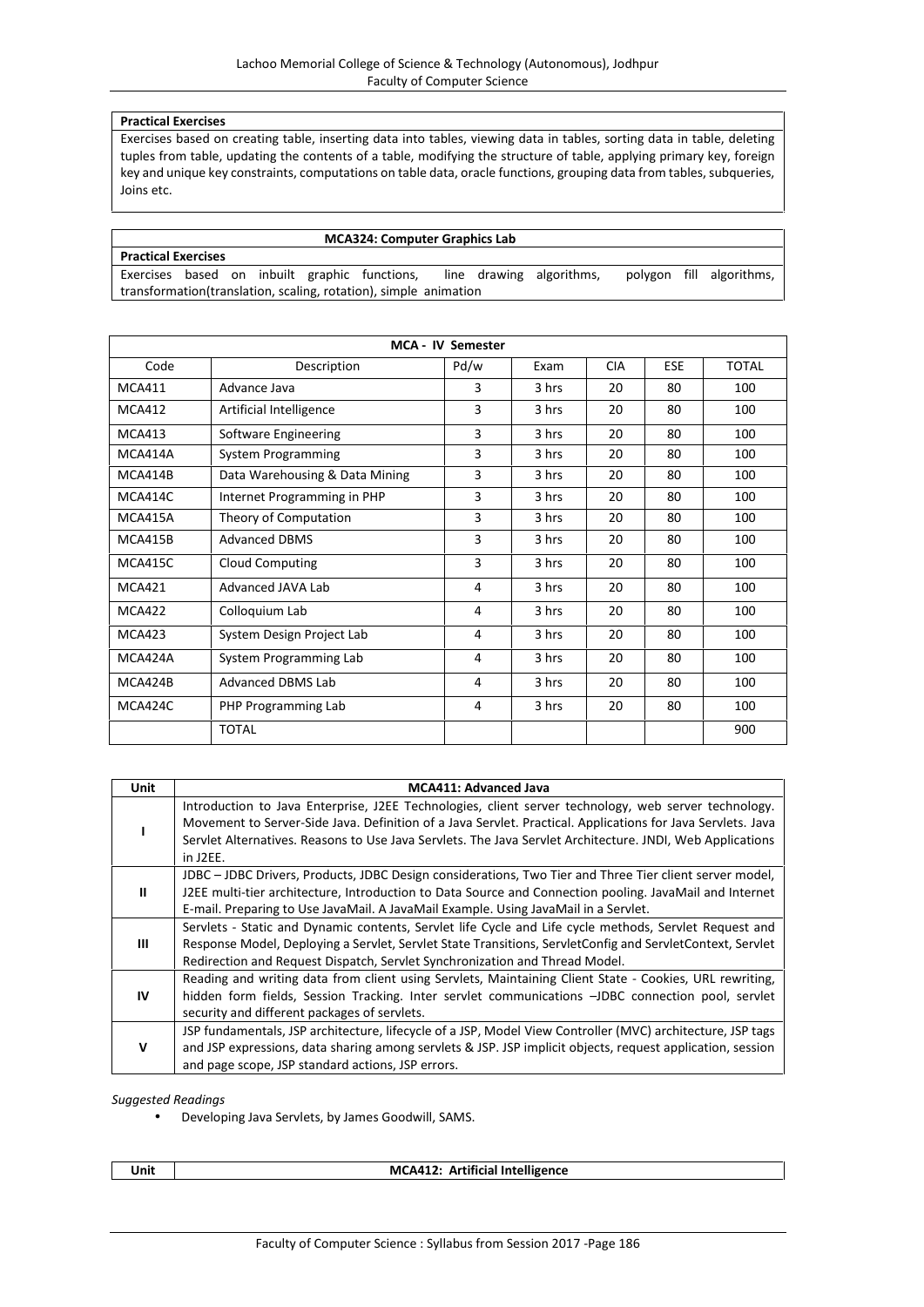|    | Artificial Intelligence (AI) Introduction, Definitions, Basic elements of AI, AI's Application areas, Turing test.<br>Production Systems, Inference Engine, Rule Based Systems, Forward & Backward Chaining, Concepts of<br>Expert System (ES), need, components and architecture of ES. Sub-shells/stages in the development of an<br>ES. |
|----|--------------------------------------------------------------------------------------------------------------------------------------------------------------------------------------------------------------------------------------------------------------------------------------------------------------------------------------------|
| Ш  | Concept of knowledge, Knowledge acquisition, rote learning, discovery, analogy. Monotonic reasoning,<br>logical reasoning, induction and natural deduction.<br>Problems, Problems spaces: Problem characteristics, state space, Production-rules.                                                                                          |
| Ш  | Problems Search: Depth first, Breadth first search methods, A* Algorithms and their analysis. Heuristic<br>search method, generate and test, hill climbing, best first method,<br>constraint satisfaction and<br>backtracking.                                                                                                             |
| IV | Concepts of AI:-Logic, propositional and predicate calculus, Clausal form, Resolution, Unification,<br>Inference, mechanisms. Semantic nets, frames, conceptual dependency, Blackboard architectures,<br>scripts.                                                                                                                          |
| v  | Non-monotonic reasoning- default reasoning, minimalist reasoning, statistical reasoning - Baye's<br>theorem, certainty factors, Concepts of Dempster Shafer theory and Fuzzy logic. Neural networks, NN<br>Architectures. Introduction to Genetic Algorithms.                                                                              |

- E. Rich and K. Knight," Artificial Intelligence", Tata McGraw Hill.
- George F Luger, "Artificial Intelligence", Fifth Edition, Addison-Wesley Publishing Company.
- E. Charnaik and D. McDermott," Introduction to artificial Intelligence", Addison-Wesley Publishing Company.
- Stuart Russel and Peter Norvig., Artificial Intelligence a Modern Approach, 2nd ed., Pearson Education.
- Dan W. Patterson, "Introduction to Artificial Intelligence and Expert Systems", PHI.
- Nils J. Nilson, "Principles of Artificial Intelligence", Narosa Publishing Co.
- M. Chandwick and J.A. Hannah, "Expert Systems for Personal Computers", Galgotia Publications

| <b>Unit</b> | <b>MCA413: Software Engineering</b>                                                                     |
|-------------|---------------------------------------------------------------------------------------------------------|
|             | Software Problem - Cost, Schedule and Quality, Scale and Change. Software Processes -Process and        |
|             | Project, Component Software Processes, Software Development Process Models, Project Management          |
|             | Process.                                                                                                |
|             | Software Requirements Analysis and Specification - Value of a Good SRS, Requirement Process,            |
|             | Requirements Specification, functional Specification with Use Cases, And Other Approaches for Analysis, |
| Ш           | Validation. Software Architecture - Role of Software Architecture, Architecture Views, Component and    |
|             | Connector View, Architecture Styles for C&C View, Documenting Architecture Design, Evaluating           |
|             | Architectures.                                                                                          |
|             | Planning a Software Project - Effort Estimation, Project Schedule and Staffing, Quality Planning, Risk  |
| Ш           | Management, Planning, Project Monitoring Plan, Detailed Scheduling., Design - Design Concepts,          |
|             | Function-Oriented Design, Object-Oriented Design, Detailed Design, Verification, Metrics.               |
|             | Coding and Unit Testing - Programming Principles and Guidelines, Incrementally Developing Code,         |
| IV          | Evolving<br>Unit<br>Metrics.<br>Managing,<br>Code,<br>Testing,<br>Code<br>Inspection,                   |
|             | Testing - Testing Concepts, Testing Process, Black-Box Testing, White-Box Testing, Metrics.             |
|             | Introduction to UML, Development Process, Class Diagrams, Sequence Diagrams, Object Diagrams,           |
| v           | Package Diagrams, Deployment Diagrams, Use Cases, State Machine Diagrams, Activity Diagrams,            |
|             | Communication Diagrams, Composite Structures, Component Diagrams, Collaborations, Interaction           |
|             | Overview Diagrams, Timing Diagrams.                                                                     |

- Pankaj Jalote's Software Engineering: A Precise Approach, By Pankaj Jalote
- UML Distilled Third Edition, A Brief Guide to the Standard Object Modeling Language, by Martin Fowler, Addison Wesley.

| Unit | <b>MCA414A: System Programming</b>                                                                        |
|------|-----------------------------------------------------------------------------------------------------------|
|      | Systems Programming: Software layered structure & bare machine. Language processor: fundamentals,         |
|      | specifications & language development tools. Systems software and Machine architecture.                   |
|      | Macro Processors: Macro Instructions, Features of Macro facility; Macro instruction arguments,            |
| Ш    | conditional macro expansion, macro calls within macros, Macro instruction defining macros. Two pass       |
|      | macro processor. Introduction to MASM macro processor, ANSI C macro language                              |
| Ш    | Assemblers: Elements of Assembly language. A simple assembly scheme, Pass structure of Assemblers.        |
|      | Designs of two pass assembler.                                                                            |
|      | Introduction to Loaders and Linkers, functions of a loader. Loader Schemes: Compile-&-go, General         |
| 1V   | Loader, Absolute Loader, Subroutine Linkages, Relocating Loaders, Direct Linking loaders. Introduction to |
|      | Binders, Overlays and dynamic binders.                                                                    |
| v    | Software tools: Software tools for program development, editors, Debug monitors, Programming              |
|      | environments, User Interfaces. Introduction to translators                                                |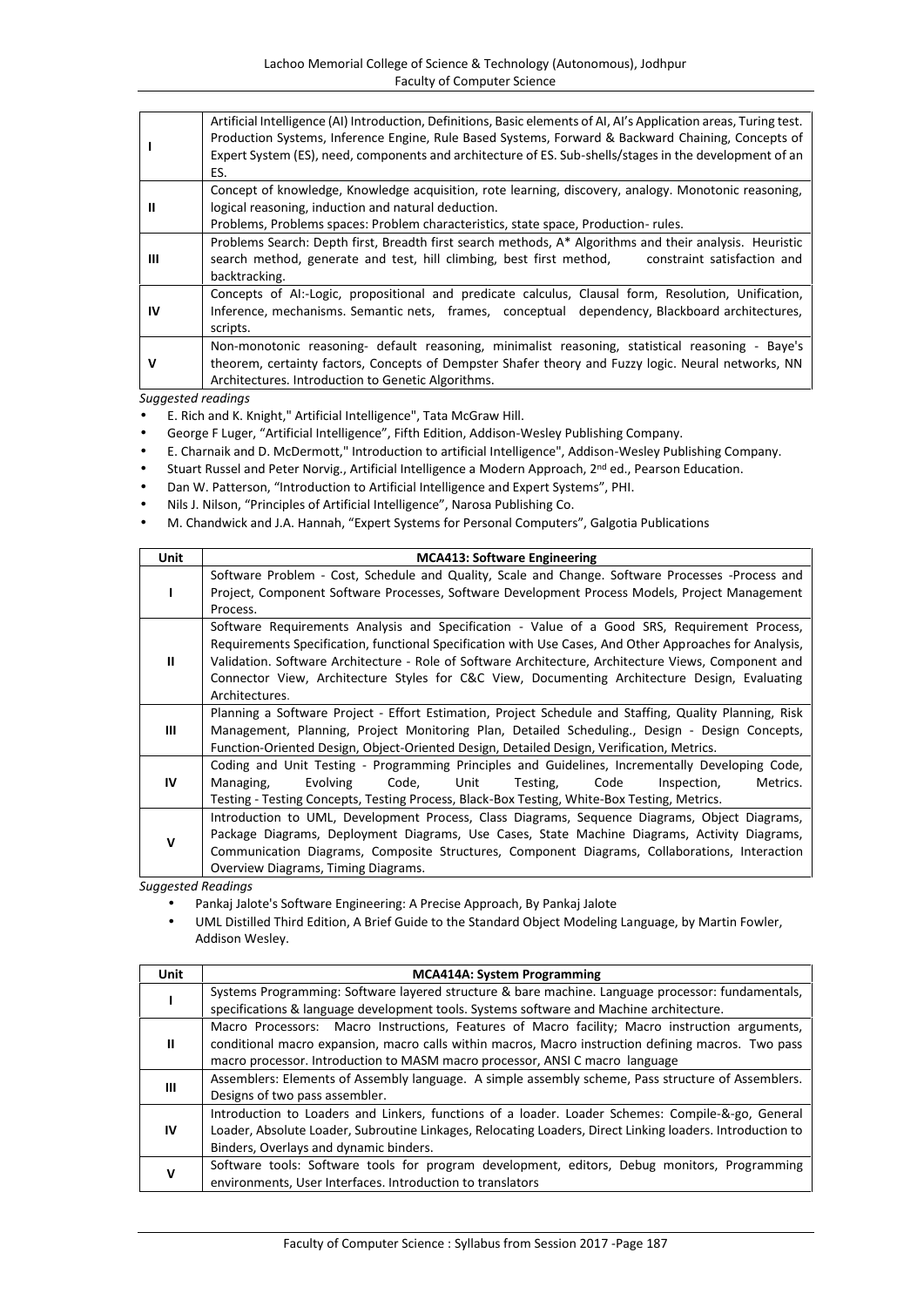- System Software, Beck Leland L, Pearson Education.
- Systems Programming and Operating Systems, Dhamdhere D M, Tata Mc Graw Hill.
- Systems Programming, Donovan John J. Tata Mc Graw Hill.

| Unit         | MCA414B: Data Warehousing & Data Mining                                                                                                                                                                                                                                                                                                                                                                                                                                                                                                                                                                                                 |
|--------------|-----------------------------------------------------------------------------------------------------------------------------------------------------------------------------------------------------------------------------------------------------------------------------------------------------------------------------------------------------------------------------------------------------------------------------------------------------------------------------------------------------------------------------------------------------------------------------------------------------------------------------------------|
|              | Introduction to Data Warehousing and its building blocks: Definition, Need for Data Warehousing,<br>Operational versus Decision-Support Systems, Scope and Purposes, Features of Data Warehousing<br>Subject Oriented Data, Integrated Data, Time Variant Data, Non Volatile Data, Data Granularity, Data:<br>Warehouses and Data Marts : Their Difference, Top-Down Versus Bottom-Up Approach, Overview of<br>various components: Source Data Component, Data Staging Component, Data Storage Component,<br>Information Delivery Component, Meta Data Component, Management and control Component<br>, Metadata in the Data warehouse. |
| Ш            | Warehousing Strategy, Warehouse Management and Support Process: Strategy Components, Determine<br>Organizational Context, Conduct Preliminary Survey Of Requirements, Conduct Preliminary Source<br>System Audit, Identify External Data Sources, Define Warehouse Rollouts, Preliminary Data Warehouse<br>Architecture, Issue Tracking and Resolution Process, Perform Capacity Planning, warehouse Purging<br>Rules, Security Management, Backup and Recovery Strategy.                                                                                                                                                               |
| Ш            | What is Data Mining? Motivating Challenges; The origins of data mining; Data Mining Tasks. Types of Data;<br>Data Quality, Data Pre-processing; Measures of Similarity and Dissimilarity. Classification: Preliminaries;<br>General approach to solving a classification problem; Decision tree induction; Rule-based classifier;<br>Nearest-neighbour classifier                                                                                                                                                                                                                                                                       |
| IV           | Association Analysis: Problem Definition; Frequent Item set generation; Rule Generation; Compact<br>representation of frequent item sets; Alternative methods for generating frequent item sets, FP-Growth<br>algorithm, Evaluation of association patterns; Effect of skewed support distribution; Sequential patterns,<br>Cluster Analysis: Overview, K-means, Agglomerative hierarchical clustering, DBSCAN, Overview of Cluster<br>Evaluation.                                                                                                                                                                                      |
| $\mathsf{v}$ | Applications: Data mining applications; Data mining system products and research prototypes; Additional<br>themes on Data mining; Social impact of Data mining; Trends in Data mining.                                                                                                                                                                                                                                                                                                                                                                                                                                                  |

*Suggested Readings*

Introduction to Data Mining - Pang-Ning Tan, Michael Steinbach, Vipin Kumar, Pearson Education, 2007

Data Mining – Concepts and Techniques - Jiawei Han and Micheline Kamber, 2<sup>nd</sup> Ed, Morgan Kaufmann, 2006.

Insight into Data Mining – Theory and Practice - K.P.Soman, Shyam Diwakar, V.Ajay, PHI, 2006.

Data Warehousing Fundamentals: Paulraj Ponniah, S. Nagabhushana, Sam Anahory, Dennis Murray.

Data Mining: Richard J.Roiger and Michael W. Geatz, Margaret H. Dunham

| Unit          | <b>MCA414C: Internet Programming in PHP</b>                                                                                                                                                                                                                                                                                                                                                                                                                                                                                                                                                     |
|---------------|-------------------------------------------------------------------------------------------------------------------------------------------------------------------------------------------------------------------------------------------------------------------------------------------------------------------------------------------------------------------------------------------------------------------------------------------------------------------------------------------------------------------------------------------------------------------------------------------------|
|               | Works with the web server, Hardware and software requirements, Benefits of PHP as a server side<br>language. Basic PHP syntax, PHP Delimiters, Creating User Defined Variable, Assigning values to scalar<br>variable, Data type with PHP, Displaying type information, Testing for specific data type, Operators. Use of<br>HTML for web design purpose, HTML scripts and Form's element, Embedding PHP code into HTML pages,<br>Retrieving form data with \$_POST, \$_GET and \$_REQUEST arrays, Validating retrieved data, Strategies for<br>handling invalid input, Adding dynamic content. |
| $\mathbf{II}$ | Introduction to Arrays in PHP, Numerically and Non-Numerically Indexed arrays, Array operators,<br>Multidimensional arrays, Array sorting, Array Functions. Creating and Deleting a file, Reading and Writing<br>text files, Working with directories in PHP, Checking for existence of file, Determining file size, Opening a<br>file for writing, reading or appending, Using other useful file functions. File Upload/Download,                                                                                                                                                              |
| Ш             | Comparing Strings, Matching and replacing substrings, Introduction to Regular Expressions, Matching and<br>replacing substring with Regular Expressions, Splitting string with Regular expressions. Introducing<br>Functions, Using parameters and Returning Values, Call by value and call by reference. Function: require<br>(), include (), header(), date(), math library, string formatting functions.                                                                                                                                                                                     |
| IV            | Object Oriented Programming in PHP, Object oriented concepts, Classes, objects and operations.<br>Constructor and Destructor, Abstract class, Inheritance, Function Overriding, Interface, Final keyword,<br>Exception Handling, User defined exception. Introduction to Session Control, Session Functionality,<br>Setting Cookies with PHP, Using Cookies with Sessions, Deleting Cookies, Registering Session variables,<br>Session Variables, Destroying the variables and Session.                                                                                                         |
| v             | MySQL Architecture, Defining a Database, Creating Tables and Fields in MySQL, Working with PHP-MySQL<br>Environment, Using phpmyadmin. Connecting to MySQL Server, Selecting Databases, Insert Update and<br>Delete records, Checking for Errors, Closing the MySQL Server Connection. MySql Database connectivity<br>in Object Oriented manner. PHP configuration file, Error tracking and debugging.                                                                                                                                                                                          |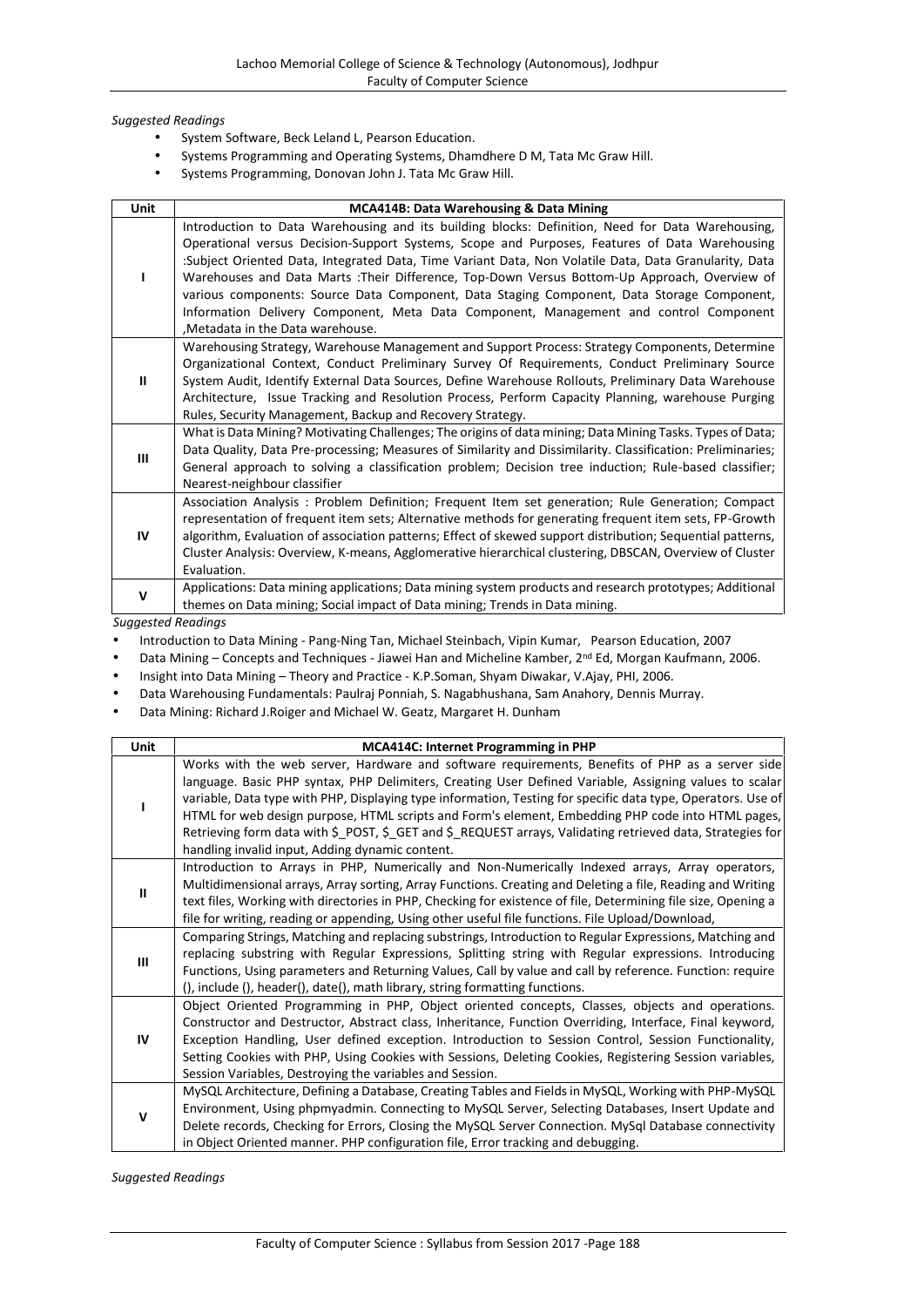- PHP Bible, (Author) Tim Converse , Joyce Park.
- Beginning PHP5(Author) David Mercer, Allan Kent , Steven Nowicki, Clark Morgan, Wankyu Choi.

| <b>Unit</b> | <b>MCA415A: Theory of Computation</b>                                                                      |
|-------------|------------------------------------------------------------------------------------------------------------|
|             | Introduction to Automata theory: definition, description of finite automata, transition system, properties |
|             | of transition functions, acceptability of a string by a FA. Non deterministic finite state machines,       |
|             | equivalence of DFA and NFA                                                                                 |
|             | Mealy and Moore machine with outputs. Conversion from a Moore machine to Mealy machine and vice-           |
|             | versa. Minimization of Finite Automata. Turing Machine model, representation of TM, languages              |
|             | acceptability by TMs.                                                                                      |
|             | Regular Sets and Regular Grammars: Regular expression Finite automata and regular expression.              |
| Ш           | Transition system and regular expression. Equivalence of two finite automata. Equivalence of two regular   |
|             | expressions. Kleen's closure theorem.                                                                      |
|             | Languages and Automate: Introduction to Chomsky Classification of grammar: type-0, type-1, type-2 &        |
| <b>IV</b>   | type-3 and associated automata. Introduction to PDA & linear bounded automata. LBA and context             |
|             | sensitive languages                                                                                        |
|             | Context-free languages: CFL and derivation trees. Ambiguity in context free grammars; left most and right  |
|             | most derivations. Normal form of context free grammar.                                                     |

Mishra, Chandrasekaran "Theory of Computer Science (Automata, Languages and Computation) PHI

| <b>Unit</b>  | <b>MCA415B: Advanced DBMS</b>                                                                                                                                                                                                                                                                                                                                                                                                                                                                   |
|--------------|-------------------------------------------------------------------------------------------------------------------------------------------------------------------------------------------------------------------------------------------------------------------------------------------------------------------------------------------------------------------------------------------------------------------------------------------------------------------------------------------------|
|              | Transactions and Concurrency Control: Transaction Concept, Transaction State, Implementation of<br>Atomicity & Durability, Concurrent Executions, Serializability, Lock-Based Protocols, Timestamp-Based<br>Protocols, Deadlock Handling.                                                                                                                                                                                                                                                       |
| $\mathbf{H}$ | Database Security and Authorization: Introduction to Database Security Issues, Discretionary Access<br>control Based on Granting and Revoking Privileges, Mandatory Access Control and Role-Based Access<br>Control for Multilevel Security, Introduction to Statistical Database Security, Encryption and Public Key<br>Infrastructures.                                                                                                                                                       |
| Ш            | Distributed Databases: Homogeneous and Heterogeneous Databases, Distributed Data Storage,<br>Distributed Transactions, Commit Protocols, Concurrency Control in Distributed Databases, Distributed<br>Query Processing.                                                                                                                                                                                                                                                                         |
| IV           | Object Orientated Database: Features of an Object-Orientated DBMS, Object-Oriented Database Design,<br>How OO Concept has Influenced the Relational Model, Object Oriented Languages, Persistent<br>Programming Languages, Nested Relations, Complex Types, Inheritance, Reference Types, Querying with<br>Complex Types, Object-oriented data model.                                                                                                                                           |
| $\mathbf v$  | PL/SQL: Basics concepts, advantages, variables, constants, data types, comments, output function,<br>control structures – conditional, iterative and sequential control, database access with $PL/SQL$ ,<br>transaction management. Cursor – basic concept, types, Procedures & Functions - advantages, creation,<br>execution, deletion, overloading, stored procedures and functions. Packages - creation and execution.<br>Triggers - use, types, creating, deleting and exception handling. |

- Database Concepts, Korth, Silbertz, Sudarshan, McGraw Hill.
- SQL/ PL/SQL The Programming Language of Oracle, Ivan Bayross, BPB Publications

| <b>Unit</b>  | <b>MCA415C: Cloud Computing</b>                                                                                                                                                                                                                                                                                                                                                                                                                                                                                                                          |  |  |  |
|--------------|----------------------------------------------------------------------------------------------------------------------------------------------------------------------------------------------------------------------------------------------------------------------------------------------------------------------------------------------------------------------------------------------------------------------------------------------------------------------------------------------------------------------------------------------------------|--|--|--|
|              | Enterprise computing: a retrospective – Introduction, Mainframe architecture, Client-server architecture,<br>3-tier architectures with TPmonitors, The internet as a platform - Internet technology and web-enabled<br>applications, Web application servers, Internet of services. Software as a service - Emergence of software<br>as a service architectures and cloud computing, Successful SaaS architecture.                                                                                                                                       |  |  |  |
| $\mathbf{H}$ | Enterprise architecture: role and evolution - Enterprise data and processes, Enterprise components,<br>Application integration and SOA, Enterprise technical architecture, Data center infrastructure: coping<br>with complexity. Cloud computing platforms - Infrastructure as a service: Amazon EC2, Platform as a<br>service: Google App Engine, Microsoft Azure. Cloud computing economics - Is cloud infrastructure<br>cheaper?, Economics of private clouds, Software productivity in the cloud, Economies of scale: public vs.<br>private clouds. |  |  |  |
| Ш            | Data in the cloud - Relational databases, Cloud file systems: GFS and HDFS, BigTable, HBase and Dynamo,<br>Cloud data stores: Datastore and SimpleDB. MapReduce and extensions - Parallel computing, The<br>MapReduce model, Parallel efficiency of MapReduce, Relational operations using MapReduce, Enterprise<br>batch processing using MapReduce.                                                                                                                                                                                                    |  |  |  |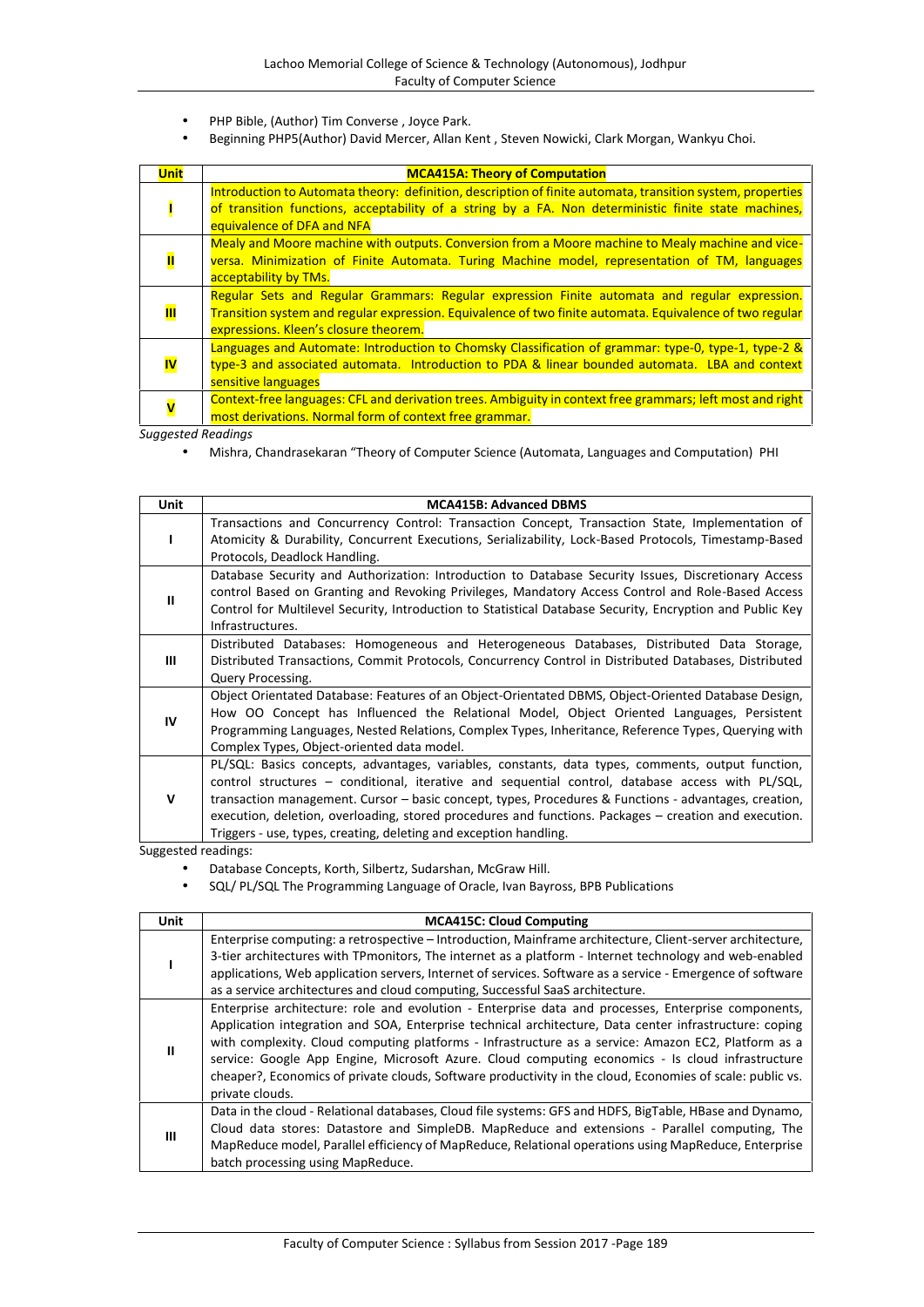|    | Enterprise software: ERP, SCM, CRM - Anatomy of a large enterprise, Partners: people and organizations,     |
|----|-------------------------------------------------------------------------------------------------------------|
|    | Products, Orders: sales and purchases, Execution: tracking work, Billing, Accounting, Enterprise processes, |
| IV | build vs. buy and SaaS. Custom enterprise applications and Dev 2.0 - Software architecture for enterprise   |
|    | components, User interface patterns and basic transactions, Business logic and rule-based computing,        |
|    | Inside Dev 2.0: model driven interpreters, Security, error handling, transactions and workflow.             |
|    | Enterprise cloud computing ecosystem - Public cloud providers, Cloud management platforms and tools,        |
|    | Tools for building private clouds. Roadmap for enterprise cloud computing - Quick wins using public         |
|    | clouds, Future of enterprise cloud computing.                                                               |

 Enterprise Cloud Computing Technology, Architecture, Applications by GautamShroff.Cambridge University Press.

|               | <b>MCA421: Advanced Java Lab</b>                                                                          |  |  |
|---------------|-----------------------------------------------------------------------------------------------------------|--|--|
| <b>SNo</b>    | <b>Practical Exercises</b>                                                                                |  |  |
|               | Assignments based on basic Java Servlets.                                                                 |  |  |
| $\mathcal{P}$ | Assignments based on JDBC and Servlets, Data Source and Connection pooling, JavaMail in a Servlet.        |  |  |
| 3             | Assignments based on Servlet Request and Response Model, Deploying a Servlet, Servlet State               |  |  |
|               | Transitions, ServletConfig and ServletContext, Servlet Redirection and Request Dispatch, Servlet          |  |  |
|               | Synchronization and Thread.                                                                               |  |  |
| 4             | Assignments based on Reading and writing data from client using Servlets, Maintaining Client State -      |  |  |
|               | Cookies, URL rewriting, hidden form fields, Session Tracking. Inter servlet communications - JDBC         |  |  |
|               | connection pool.                                                                                          |  |  |
| 5.            | Assignments based on JSP fundamentals, JSP tags and JSP expressions, data sharing among servlets &        |  |  |
|               | JSP. JSP implicit objects, request application, session and page scope, JSP standard actions, JSP errors. |  |  |

| MCA422: Colloquium Lab                                                                                                  |
|-------------------------------------------------------------------------------------------------------------------------|
| <b>Practical Exercises</b>                                                                                              |
| The aim of the subject is to develop ability of a student to be able to discuss and speak about various                 |
| issues/subjects/topics/matters. The students in the group will discuss the topics and present their views. The          |
| evaluation will be carried out by the examiners based on their thoughts, language proficiency, presentation skills etc. |

# **MCA423: System Design Project Lab Practical Exercises** Students in a group of 3-4 shall prepare a system design of their choice, in guidance of teacher.

| <b>MCA424A: System Programming Lab</b> |                                                          |  |
|----------------------------------------|----------------------------------------------------------|--|
| <b>SNo</b>                             | <b>Practical Exercises</b>                               |  |
|                                        | Implementation of word recognizer                        |  |
|                                        | Basic parser, syntax and semantic analyzer               |  |
| 3                                      | Problems related to Macros                               |  |
| 4                                      | Assembler POT and MOT construction                       |  |
|                                        | Generating machine Code for assembly program             |  |
| 6                                      | Implementation of basic functions of Loaders and linkers |  |
|                                        | Overlay memory computations.                             |  |

## **MCA424B: Advanced Database Lab**

**Practical Exercises** The practical exercises based on MCA415B

## **MCA424C:PHP Programming Lab Practical Exercises**

Exercise based on how to install and configure server with execution of php files, passing information between pages, operators in php, loops in php, get values form different types of control in php, dynamic control generation in php, array used in php, associative array used in php, multi dimension array used in php, in built array functions, file handling functions, login and logout with session, cookies use, database MySql connection. Insert, Update, delete and select records from table, String and regular expression function.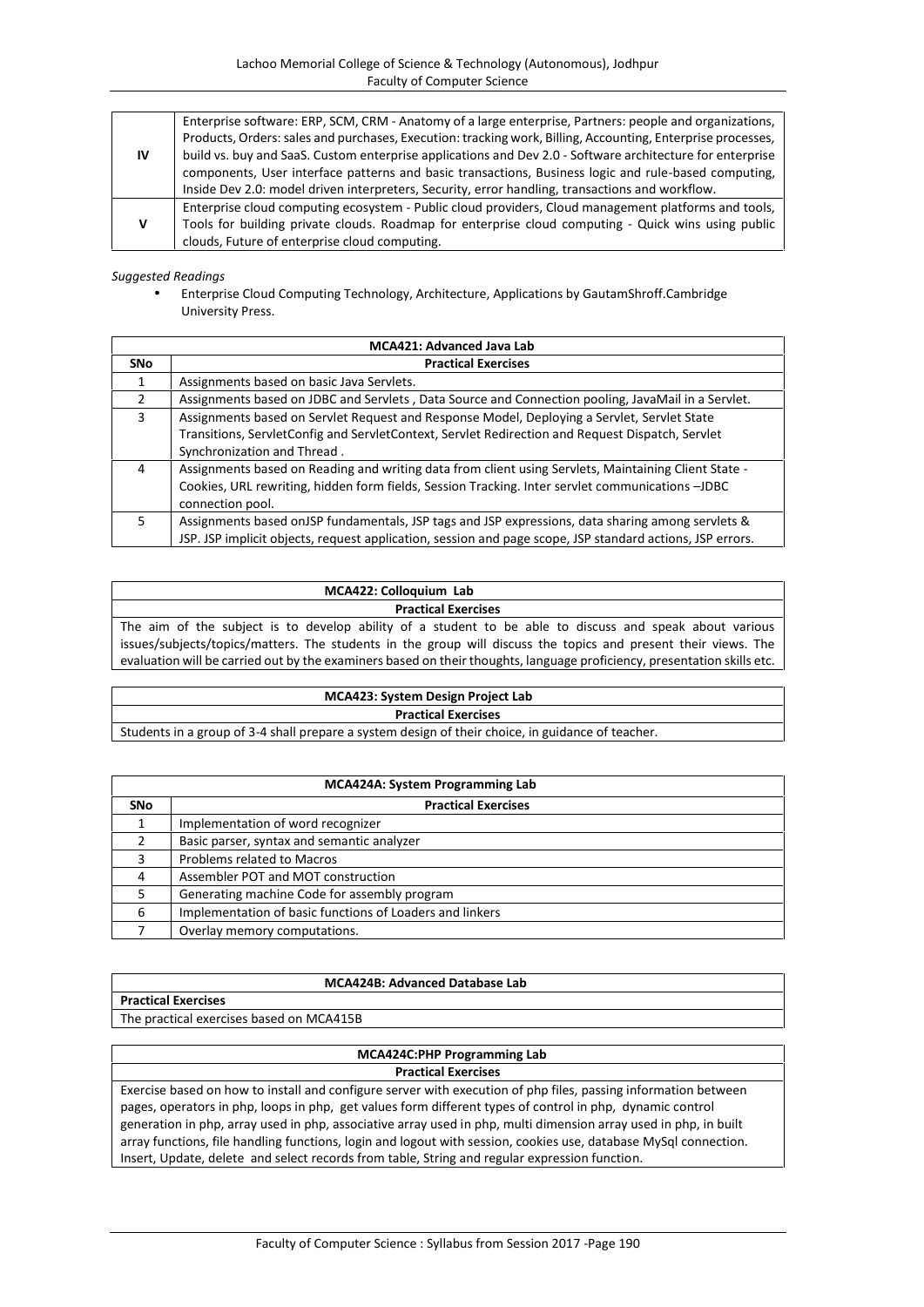| <b>MCA - V Semester</b> |                                              |      |       |            |            |              |
|-------------------------|----------------------------------------------|------|-------|------------|------------|--------------|
| Code                    | Description                                  | Pd/w | Exam  | <b>CIA</b> | <b>ESE</b> | <b>TOTAL</b> |
| <b>MCA511</b>           | <b>Embedded System</b>                       |      | 3 hrs | 20         | 80         | 100          |
| <b>MCA512</b>           | <b>Information Protection &amp; Security</b> |      | 3 hrs | 20         | 80         | 100          |
| MCA513A                 | <b>Advance Computer Architecture</b>         |      | 3 hrs | 20         | 80         | 100          |
| MCA513B                 | BigData Analytic                             |      | 3 hrs | 20         | 80         | 100          |
| MCA513C                 | AJAX & XML                                   |      | 3 hrs | 20         | 80         | 100          |
| MCA514A                 | Compiler Design                              |      | 3 hrs | 20         | 80         | 100          |
| MCA514B                 | <b>Bioinformatics Database</b>               |      | 3 hrs | 20         | 80         | 100          |
| MCA514C                 | Programming in Android                       |      | 3 hrs | 20         | 80         | 100          |
| <b>MCA515A</b>          | Analysis & Design of Algorithms              |      | 3 hrs | 20         | 80         | 100          |
| MCA515B                 | <b>Geographical Information Systems</b>      |      | 3 hrs | 20         | 80         | 100          |
| <b>MCA515C</b>          | Wireless Technology                          |      | 3 hrs | 20         | 80         | 100          |
| <b>MCA521</b>           | <b>Information Protection &amp; Security</b> |      | 3hrs  | 20         | 80         | 100          |
|                         | Lab                                          |      |       |            |            |              |
| <b>MCA522</b>           | Software Project Lab                         |      | 3 hrs | 20         | 80         | 100          |
| <b>MCA523</b>           | Seminar                                      |      | 3 hrs | 20         | 80         | 100          |
| MCA524A                 | Compiler Design Lab                          |      | 3 hrs | 20         | 80         | 100          |
| MCA524B                 | <b>Bio informatics Lab</b>                   |      | 3 hrs | 20         | 80         | 100          |
| MCA524C                 | Android Programming Lab                      |      | 3 hrs | 20         | 80         | 100          |
|                         | <b>TOTAL</b>                                 |      |       |            |            | 900          |

| <b>Unit</b> | <b>MCA511: Embedded System</b>                                                                                                                                                                                                                                                                                   |
|-------------|------------------------------------------------------------------------------------------------------------------------------------------------------------------------------------------------------------------------------------------------------------------------------------------------------------------|
|             | Introduction to Embedded systems: what are Embedded systems?, Embedded systems architectures,<br>Special challenges with embedded systems: Real time execution, Physical size, power consumption, user<br>interface, multirate operations, cost, hardware software trade-offs. Application of embedded systems.  |
| Ш           | Hardware architecture: Processors, microcontrollers, DSP, graphic processors. Memory: Primary,<br>secondary and auxiliary memories.<br>Interfaces: Output & input; LED, LCD displays, actuators, Sensors and keypads. Touch and haptic inputs.<br>Introduction to ADC and DAC. Introduction to Watch dog timers. |
| Ш           | The AVR microcontroller: History and features. AVR architecture & variants of AVR. AVR assembly language<br>programming: list of registers, RAM, Status registers, ROM, Data directives.                                                                                                                         |
| IV          | AVR instruction set: I/O port programming. Arithmetic, logic, branch call and bit manipulation instructions.<br>Addressing modes in AVR. Introduction to AVR programming in C                                                                                                                                    |
| v           | Interfacing: Timer programming, Interrupt programming, Serial port programming, LCD, Keyboard, ADC,<br>DAC, Sensor Interfacing, Relay, motors and stepper driving. Basic introduction to Arduino boards and<br>programming.                                                                                      |

- Embedded Systems Architecture, Noergaard, Elsevier.
- Embedded Systems, Barret& Pack, Pearson publications.
- Embedded Systems, Rajkamal, Mc Graw Hill.
- Programming for Embedded Systems, Dreamtech software team. Wiley publications.
- The AVR microcontroller and embedded systems, using assembly and C.Mazidi, Naimi & Naimi. Pearson publications.

| Unit | <b>MCA512: Information Protection &amp; Security</b>                                                                                                                                                                                                                                                                                                                                                                                                          |  |  |  |
|------|---------------------------------------------------------------------------------------------------------------------------------------------------------------------------------------------------------------------------------------------------------------------------------------------------------------------------------------------------------------------------------------------------------------------------------------------------------------|--|--|--|
|      | History of Information Systems and its Importance, basics, Changing Nature of Information Systems,<br>Need of Distributed Information Systems, Role of Internet and Web Services, Information System Threats<br>and attacks, Classification of Threats and Assessing Damages Security in Mobile and Wireless Computing-<br>Security Challenges in Mobile Devices, authentication Service Security, Mobile Devices: Security<br>Implication for organizations. |  |  |  |
| Ш    | Information security management (ISM) in organizations, Security policy, standards, guidelines and<br>procedures, Information security management system (ISMS). Basic Principles of Information Security,<br>Confidentiality, Integrity Availability and other terms in Information Security, Information Classification<br>and their Roles.                                                                                                                 |  |  |  |
| Ш    | Overview of physical security for Information Systems- Needs, Disaster and Controls, Basic Tenets of<br>Physical Security and Physical Entry Controls, Perimeter security for physical protection, Biometrics<br>controls for security- Factors in Biometrics Systems, Benefits, Criteria for selection of biometrics, Design<br>Issues in Biometric Systems, Interoperability Issues.                                                                        |  |  |  |
| IV   | Model of Cryptographic Systems, System of Keys, Public Key Cryptography, Digital Signature,<br>Requirement of Digital Signature System, Finger Prints, Firewalls, Network Security- Basic Concepts,                                                                                                                                                                                                                                                           |  |  |  |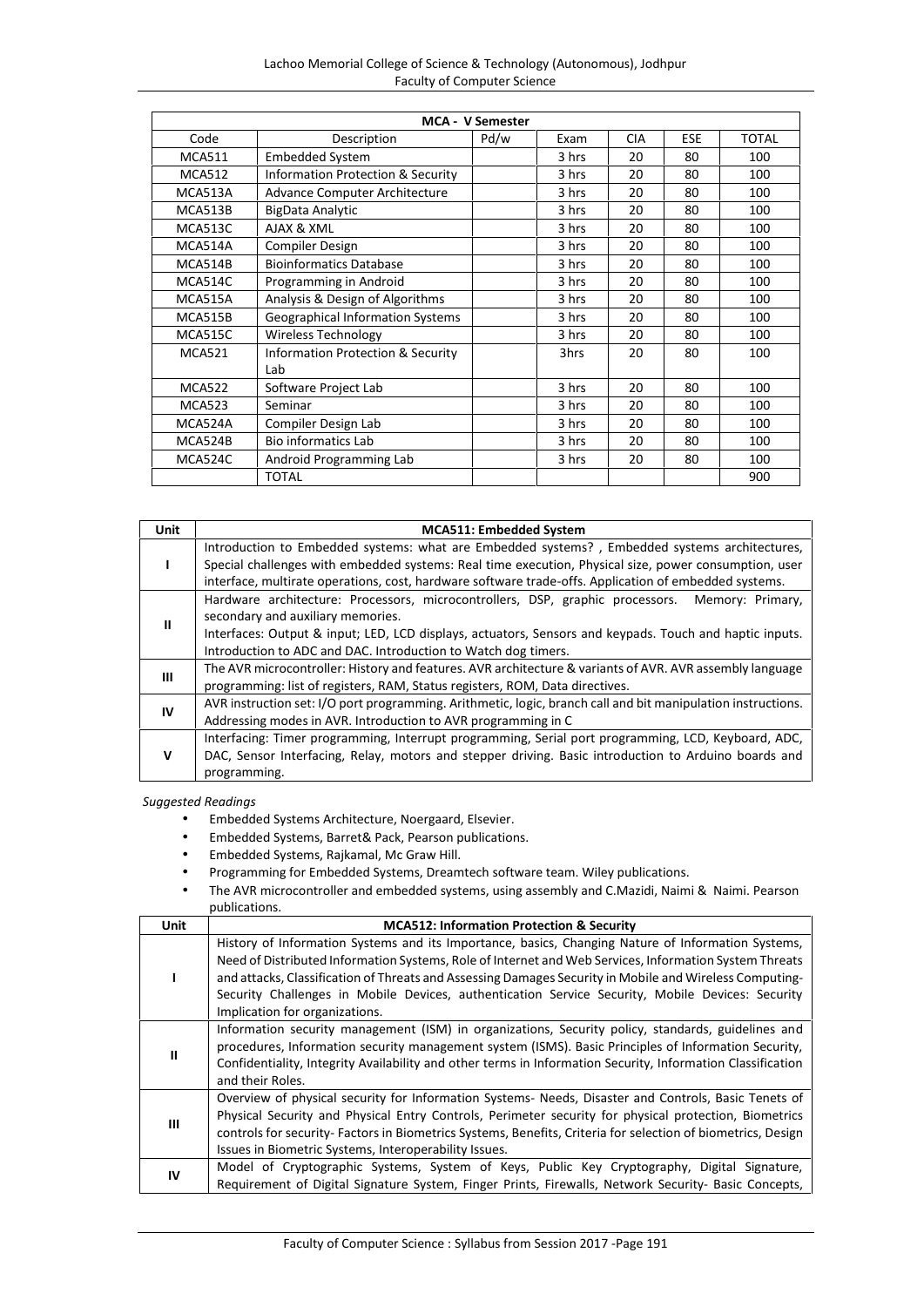|   | Dimensions, Perimeter for Network Protection, Network Attacks, Need of Intrusion Monitoring and       |  |  |
|---|-------------------------------------------------------------------------------------------------------|--|--|
|   | Detection, Intrusion Detection Virtual Private Networks- Need, Use of Tunneling with VPN,             |  |  |
|   | Authentication Mechanisms, Types of VPNs and their Usage, Security Concerns in VPN.                   |  |  |
|   | Cyber Crime, Information Security and Law, Types & overview of Cyber Crimes, Overview of Indian IT    |  |  |
| v | Act,, Understanding Ethical hacking. Understanding Intellectual property rights, Copy Right, Patents, |  |  |
|   | Trademark, Trade Secret, Trade Name and Trademark, Domain Name. Software Piracy, Plagiarism           |  |  |

Godbole," Information Systems Security", Willey

| Unit | <b>MCA513A: Advance Computer Architecture</b>                                                                                                                                                                                                                                                           |  |  |  |
|------|---------------------------------------------------------------------------------------------------------------------------------------------------------------------------------------------------------------------------------------------------------------------------------------------------------|--|--|--|
|      | Introduction to Parallel Processing. Trends towards parallel processing. Parallelism in uniprocessor<br>systems. Parallel processing mechanisms. Parallel computer Structures: pipeline, array and<br>multiprocessor systems.                                                                           |  |  |  |
| Ш    | Architectural classification schemes: Flynn's classification. Serial vs. Parallel processing. Parallelism vs.<br>pipelining. Applications of Parallel Processing. RISC, CISC & VLIW architecture                                                                                                        |  |  |  |
| Ш    | Principles of Pipelining and vector processing: linear pipelining. Classification of pipeline processors.<br>General pipelines and reservations tables. Interleaved memory organization. Introduction to arithmetic<br>pipeline.                                                                        |  |  |  |
| IV   | Memory: Introduction to Virtual and Cache memory. Multiprocessor memory interface techniques:<br>multiport, cross-bar, timeshared and dual bus structure. Cache Memory mapping: associative, direct &<br>set-associative mappings. Cache writing methods. Cache coherence problems. Snoopy bus protocol |  |  |  |
| v    | Dataflow architecture: Control flow vs. data flow computers. Static and dynamic data flow computer<br>organization. Data flow graphs and languages. Data flow design alternatives.                                                                                                                      |  |  |  |

## *Suggested Readings*

- Computer system architecture. Mano Morris M. PHI
- Computer Architecture and parallel processing. Briggs & Hwang. Mc Graw Hill International.

| Unit | <b>MCA513B: BigData Analytics</b>                                                                          |
|------|------------------------------------------------------------------------------------------------------------|
|      | Introduction to BigData Platform - Challenges of Conventional Systems - Intelligent data analysis -Nature  |
|      | of Data - Analytic Processes and Tools - Analysis vs Reporting - Modern Data Analytic Tools -Statistical   |
|      | Concepts: Sampling Distributions - Re-Sampling - Statistical Inference - Prediction Error.                 |
|      | MINING DATA STREAMS - Introduction To Streams Concepts - Stream Data Model and Architecture -              |
| Ш    | Stream Computing -Sampling Data in a Stream $-$ Filtering Streams $-$ Counting Distinct Elements in a      |
|      | Stream – Estimating Moments – Counting Oneness in a Window – Decaying Window - Real time Analytics         |
|      | Platform (RTAP) Applications - Case Studies - Real Time Sentiment Analysis, Stock Market Predictions.      |
|      | HADOOP - History of Hadoop-The Hadoop Distributed File System – Components of Hadoop-Analyzing             |
|      | the Data with Hadoop- Scaling Out- Hadoop Streaming- Design of HDFS-Java interfaces to HDFSBasics-         |
| Ш    | Developing a Map Reduce Application-How Map Reduce Works-Anatomy of a Map Reduce Job run-                  |
|      | Failures-Job Scheduling-Shuffle and Sort – Task execution - Map Reduce Types and Formats- Map Reduce       |
|      | Features                                                                                                   |
|      | HADOOP ENVIRONMENT - Setting up a Hadoop Cluster - Cluster specification - Cluster Setup and               |
| IV   | Installation – Hadoop Configuration-Security in Hadoop - Administering Hadoop – HDFS - Monitoring-         |
|      | Maintenance-Hadoop benchmarks- Hadoop in the cloud                                                         |
|      | FRAMEWORKS - Applications on Big Data Using Pig and Hive – Data processing operators in Pig – Hive         |
| v    | services – HiveQL – Querying Data in Hive - fundamentals of HBase and ZooKeeper - IBM InfoSphere           |
|      | BigInsights and Streams. Visualizations - Visual data analysis techniques, interaction techniques; Systems |
|      | and applications                                                                                           |

- Michael Berthold, David J. Hand, "Intelligent Data Analysis", Springer, 2007.
- Tom White " Hadoop: The Definitive Guide" Third Edition, O'reilly Media, 2012.
- Chris Eaton, Dirk DeRoos, Tom Deutsch, George Lapis, Paul Zikopoulos, "Understanding Big Data: Analytics for Enterprise Class Hadoop and Streaming Data", McGrawHill Publishing, 2012
- Anand Rajaraman and Jeffrey David Ullman, "Mining of Massive Datasets", Cambridge University Press, 2012.
- Bill Franks, "Taming the Big Data Tidal Wave: Finding Opportunities in Huge Data Streams with Advanced Analytics", JohnWiley & sons, 2012.
- PeteWarden, "Big Data Glossary", O'Reilly, 2011.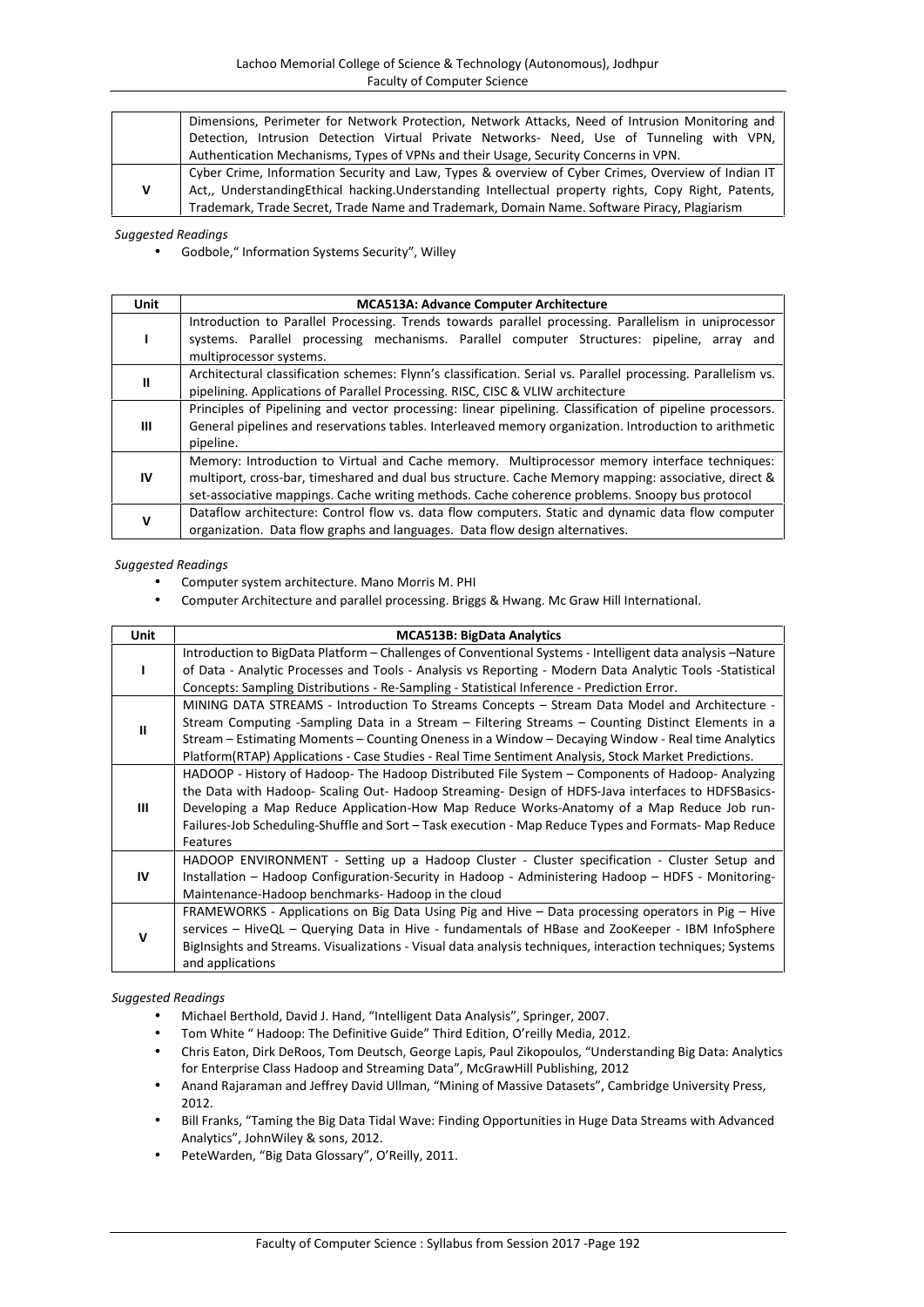- Jiawei Han, Micheline Kamber "Data Mining Concepts and Techniques", Second Edition, Elsevier, Reprinted 2008.
- Da Ruan,Guoquing Chen, Etienne E.Kerre, GeertWets, Intelligent Data Mining, Springer,2007.
- Paul Zikopoulos ,Dirk deRoos , Krishnan Parasuraman , Thomas Deutsch , James Giles, David Corrigan , Harness the Power of Big Data The IBM Big Data Platform, Tata McGraw Hill Publications, 2012.
- Michael Minelli, Michele Chambers, Ambiga Dhiraj, Big Data, Big Analytics: Emerging Business Intelligence and Analytic Trends for Today's Businesses,Wiley Publications,2013.
- Zikopoulos, Paul, Chris Eaton, Understanding Big Data: Analytics for Enterprise Class Hadoop and Streaming Data, Tata McGraw Hill Publications, 2011

| Unit           | MCA513C: AJAX & XML                                                                                                                                                                                                                                                                                                                                                                                                                                                                                                                                                                                                                                                                                                                                                                                                                                                                                                                                                                                                                                                                                                                                                                                                                                                                                                                                 |  |
|----------------|-----------------------------------------------------------------------------------------------------------------------------------------------------------------------------------------------------------------------------------------------------------------------------------------------------------------------------------------------------------------------------------------------------------------------------------------------------------------------------------------------------------------------------------------------------------------------------------------------------------------------------------------------------------------------------------------------------------------------------------------------------------------------------------------------------------------------------------------------------------------------------------------------------------------------------------------------------------------------------------------------------------------------------------------------------------------------------------------------------------------------------------------------------------------------------------------------------------------------------------------------------------------------------------------------------------------------------------------------------|--|
| I.             | Introducing Ajax, Ajax in Action - flickr, Basecamp, Amazon (A9.com), Google Suggest and Google Maps,<br>Other Sites, Bad Examples, Ajax- The Acronym, XHTML and CSS, The Document Object Model (DOM),<br>JavaScript, XML, XSLT, and XPath, The XMLHttpRequest Object, Server-Side Technologies, The Ajax<br>Application Model, Advantages of Ajax - Partial Page Updating, Invisible Data Retrieval, Constant<br>Updating, Smooth Interfaces, Simplicity and Rich Functionality, Drag and Drop, Disadvantages of Ajax -<br>Poor Responsiveness, Breaks the Back Button on Your Browser, Breaking Bookmarks and Blocking Search<br>Engine Indexes, Strain on the Browser.                                                                                                                                                                                                                                                                                                                                                                                                                                                                                                                                                                                                                                                                           |  |
| $\sf II$       | JavaScript Refresher - Core JavaScript, Syntax, Variables, Primitive Datatypes, Reference Datatypes,<br>Assignment Operator,<br>Arithmetic Operators, Comparison<br>Operators,<br>Operators,<br>Logical<br>Operators, Increment and Decrement Operators, Statements, Conditional Statements, Loops, Functions,<br>Object-Oriented JavaScript, Built-in Objects, Browser Objects, User-Defined Objects, Constructors,<br>Prototypes, Destroying Objects, The Document Object Model, The Document as a Family Tree, The<br>Document as a Node Tree, DOM Methods for Accessing Objects, getElementById,<br>getElementsByTagName, Creating Nodes, The innerHTML Alternative, JavaScript and Events, Event<br>Models, Event Registration, The Internet Explorer Event Registration Model, The W3C DOM Event<br>Registration Model, Event Objects.                                                                                                                                                                                                                                                                                                                                                                                                                                                                                                        |  |
| $\mathbf{III}$ | Ajax and Server-Side Technologies - Forms and HTML Controls, The Forms Model of Submission, The<br>Ajax/JavaScript Model of Submission, Submitting Data to the Server, The Server Receives the Request,<br>The XMLHttpRequest Object, The Callback Function, The responseText Property, The responseXML<br>Property, Debugging responseXML, Debugging responseXML in IE, Using the Data, ASP.NET - Example<br>Using AJAX and ASP.NET, PHP - Example Using AJAX and PHP, Java Servlets - Example Using AJAX and<br>JavaServlets.<br>Techniques<br>The<br>Ajax<br>$\overline{\phantom{a}}$<br>XMLHttpRequest<br>Object,<br>Creating<br>an<br>XMLHttpRequestObject,Synchronous Usage, Asynchronous Usage, The readyState Property,<br>XMLHttpRequest Properties and Methods, The POST Method, Advantages and Disadvantages of Using<br>the POST and GET Methods. Other Ajax Techniques - Hidden Frames, Hidden Inline Frames, Dynamic<br>Script Loading, Images and Cookies.                                                                                                                                                                                                                                                                                                                                                                           |  |
| $\mathsf{IV}$  | Working with XML - XML Basics, Creating Tags, XML Syntax, Well-Formed and Valid XML Documents,<br>Extracting XML Data with JavaScript, Using Nodes, Accessing XML Elements by Name, Accessing<br>Attribute Values, Using CSS with XML Data, Using CSS with XML Documents, Using CSS with Ajax, The<br>style Property, The className Property . XSLT and XPath - XSLT and Its Purpose, XSLT Elements<br>,xsl:stylesheet, xsl:output, xsl:includes, xsl:template, xsl:apply-templates, and xsl:call-template, The<br>Match Attribute, The Name Attribute, XSLT Parameters, xsl:if, xsl:choose, Escaping XSLT Special<br>Characters, xsl:for-each, xsl:value-of, xsl:sort, xsl:variable, XSLT Support in the Main Browsers,<br>Performing a Transform, Performing a Transform Using IE, Performing a Transform in Firefox,<br>Performing a Transform on the Server Side, Creating an XSLT Style Sheet for a Shopping Cart, XPath and<br>Its Purpose, Basic XPath Functionality, XPath Expressions, Current Context, Document Root, Root<br>Element, Recursive Descent, Specific Elements or Items, XPath Functions, The number Function, The<br>position Function, The count Function, String Formatting, Arithmetic Functions, Logical Functions,<br>Querying in an XML Document Using XPath, Amending the Shopping Cart Example to Use XSLT and Ajax |  |
| V              | Debugging and Error Handling - JavaScript Error Handling, Handling Exceptions, The onerror Event<br>Handler, Mozilla JavaScript Console, Microsoft Script Debugger, Firebug, ,DOM Inspectors, Firefox DOM<br>Inspector , IE DOM Inspector, Mouseover DOM Inspector (MODI) , Troubleshooting Ajax , Using the<br>Firebug Console with XMLHttpRequest, Live HTTP Headers, ieHTTPHeaders Explorer Bar.                                                                                                                                                                                                                                                                                                                                                                                                                                                                                                                                                                                                                                                                                                                                                                                                                                                                                                                                                 |  |

Beginning Ajax, By Chris Ullman, Lucinda Dykes, Wrox Publication.

**Unit MCA514A: Compiler Design**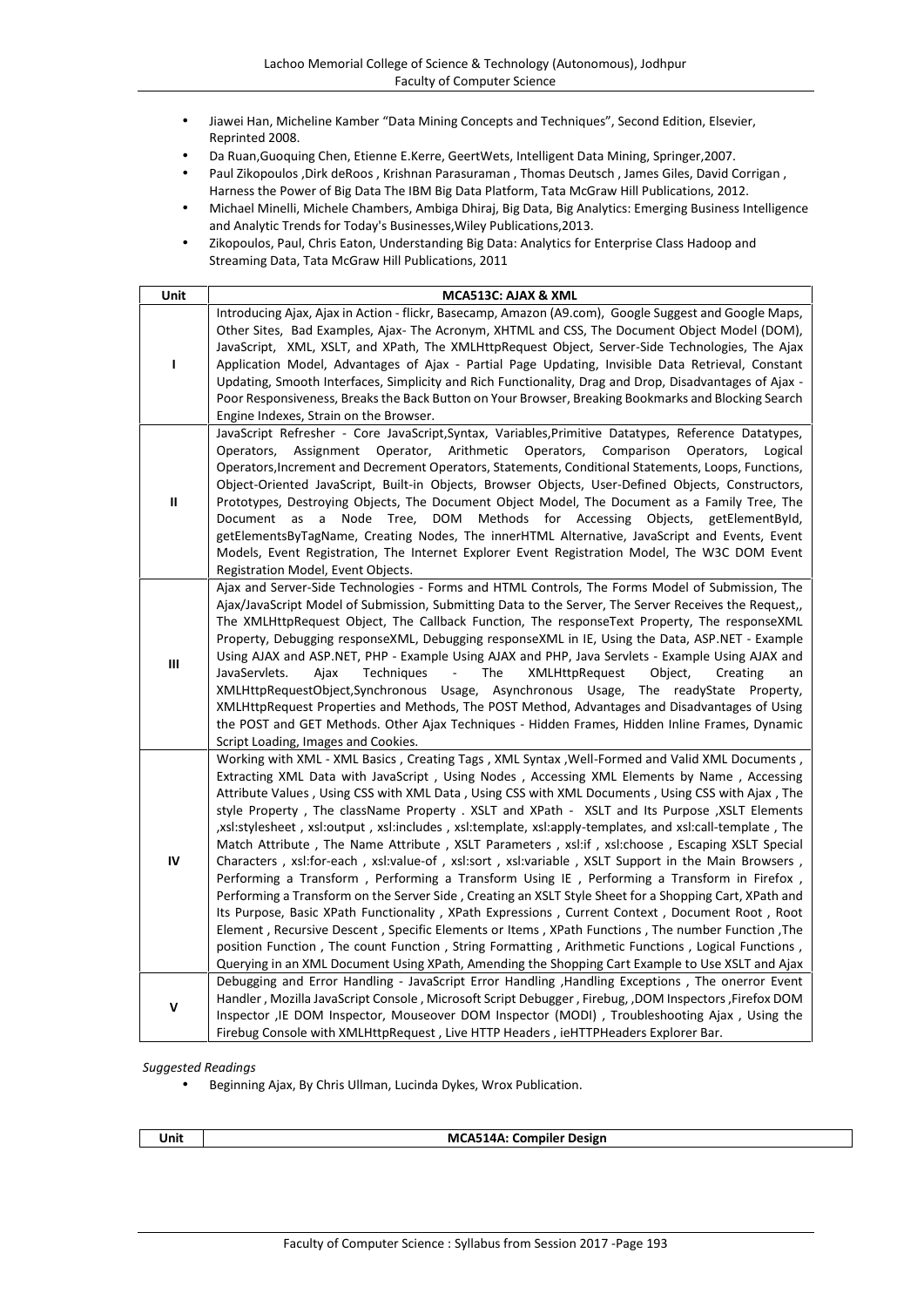|     | Introduction to translators: assemblers, interpreters, compilers & cross-compilers. Analysis & Synthesis phases   |
|-----|-------------------------------------------------------------------------------------------------------------------|
|     | of a compiler. Intermediate code representation: Polish notation, quadruples, triples, indirect triples, abstract |
|     | syntax tree. Classification of Grammars (Chomsky Classification).                                                 |
|     | Finite automata and lexical analysis: The role of lexical analyzer, Regular expressions.                          |
| Ш   | Recognition of tokens, Introduction to Finite Automata & NFA, From regular expression to Finite automata,         |
|     | Conversion form NFA to DFA. Minimization of DFA. Introduction to LEX                                              |
|     | Parsers: Introduction to Parsing. Top-down &Bottom up Parsers. Introduction to LL, LR, RL and RR parsers. Top     |
| Ш   | Down Parsers: Brute Force & Recursive descent. Bottom Up Parsers: Table driven parser, Shift-reduce parser; LR    |
|     | parser, Action-goto table construction & parsing. Operator precedence Parser.                                     |
|     | Sematic Analysis: Symbol tables, Syntax directed translation schemes, Synthesized and Inherited attributes.       |
| IV. | Code optimization: Basic blocks, DAG, local optimization, copy propagation, folding, redundant sub -expression    |
|     | elimination, dead code removal. Optimization within iterative loops. Global optimization through flow graphs.     |
|     | Code generation: Generic issues in code generation, machine dependent code optimization. Introduction to          |
| v   | Peephole optimization. Run time storage management. Object and executable code generation.                        |
|     | Introduction to Complier-compilers: YACC.                                                                         |

- Compilers principles and practice, Dave and Dave, Pearson Publications.
- The theory and practice of Compiler writing, Trembley& Sorenson. Mc Graw Hill International Editions.
- Principles of Compiler Design, Aho& Ullman, Narosa Publishing.

| <b>Unit</b>    | <b>MCA514B: Bioinformatics Databases</b>                                                                                                                                                                                                                                                                                                                                                                                                                                                                                                                                                                                                                                                           |
|----------------|----------------------------------------------------------------------------------------------------------------------------------------------------------------------------------------------------------------------------------------------------------------------------------------------------------------------------------------------------------------------------------------------------------------------------------------------------------------------------------------------------------------------------------------------------------------------------------------------------------------------------------------------------------------------------------------------------|
| ı              | Fundamentals of Bioinformatics: Introduction, principles and scope of bioinformatics, Fundamentals of<br>molecular biology: DNA sequences, Gene structure, Gene expression and gene mutations. Genomics,<br>proteomics, transcriptomics and metabolomics. Biological data: Nucleotide and protein sequences, genetic code<br>and their interpretations. Macromolecular structures: Primary, secondary, tertiary and quaternary structures<br>and its significance.                                                                                                                                                                                                                                 |
| ш              | DNA Sequence analysis: Features of sequence analysis, sequence alignment (Local alignment, global alignment,<br>FASTA, BLAST and similarity searching scores and their statistical interpretation. Pairwise alignment techniques,<br>Multiple sequence alignment), sequence comparison algorithms, sequence scoring schemes. Introduction,<br>database searching, alphabets and complexity, algorithms and programs, comparing two sequences a simple<br>case, sub-sequences, identity and similarity, the dot plot, local and global similarity,                                                                                                                                                  |
| $\mathbf{III}$ | Archives and Information Retrieval: Introduction, biological databases, primary sequence databases, composite<br>protein sequence database, secondary databases, structure classification databases, web addresses. Genome<br>information resources: Introduction, DNA sequence databases, specialised genomic resources. Secondary<br>database searching: Introduction, secondary database searches. Biological databases: EMBL, GenBank, DDBJ,<br>TrEMBL, SWISS-PROT, PIR; primary and secondary composite databases; SCOP, CATH, Overview of web servers:<br>NCBI, EBI, PDRB; Search engines: Pub Med, ENTREZ, Expasy and SRS.                                                                  |
| IV             | Genome annotation, Computational evolutionary biology, Analysis of gene expression, gene regulation, protein<br>expression and mutations, Modeling biological systems, High-throughput image analysis, Prediction of protein<br>structure, Molecular Interaction and Docking algorithms. Bioinformatics tools: Visualisation of sequence data,<br>Building a sequence search protocol: Introduction, a practical approach, when to believe a result, structural and<br>functional interpretation. Analysis packages: Introduction, what's in an analysis package, commercial software,<br>comprehensive packages, packages specialising in DNA analysis, intranet packages, and internet packages. |
| v              | Applications and commercial aspects of Bioinformatics: Drug discovery, genetic basis of disease, personalised<br>medicine and gene-based diagnostics, legal, ethical and commercial ramifications of bioinformatics.<br>Macromolecular Modelling and Chemoinformatics : Acquisition of chemical information, including molecular<br>structure from databases visualisation of molecules simulation of molecular interaction introduction to industry<br>standard modelling software.                                                                                                                                                                                                               |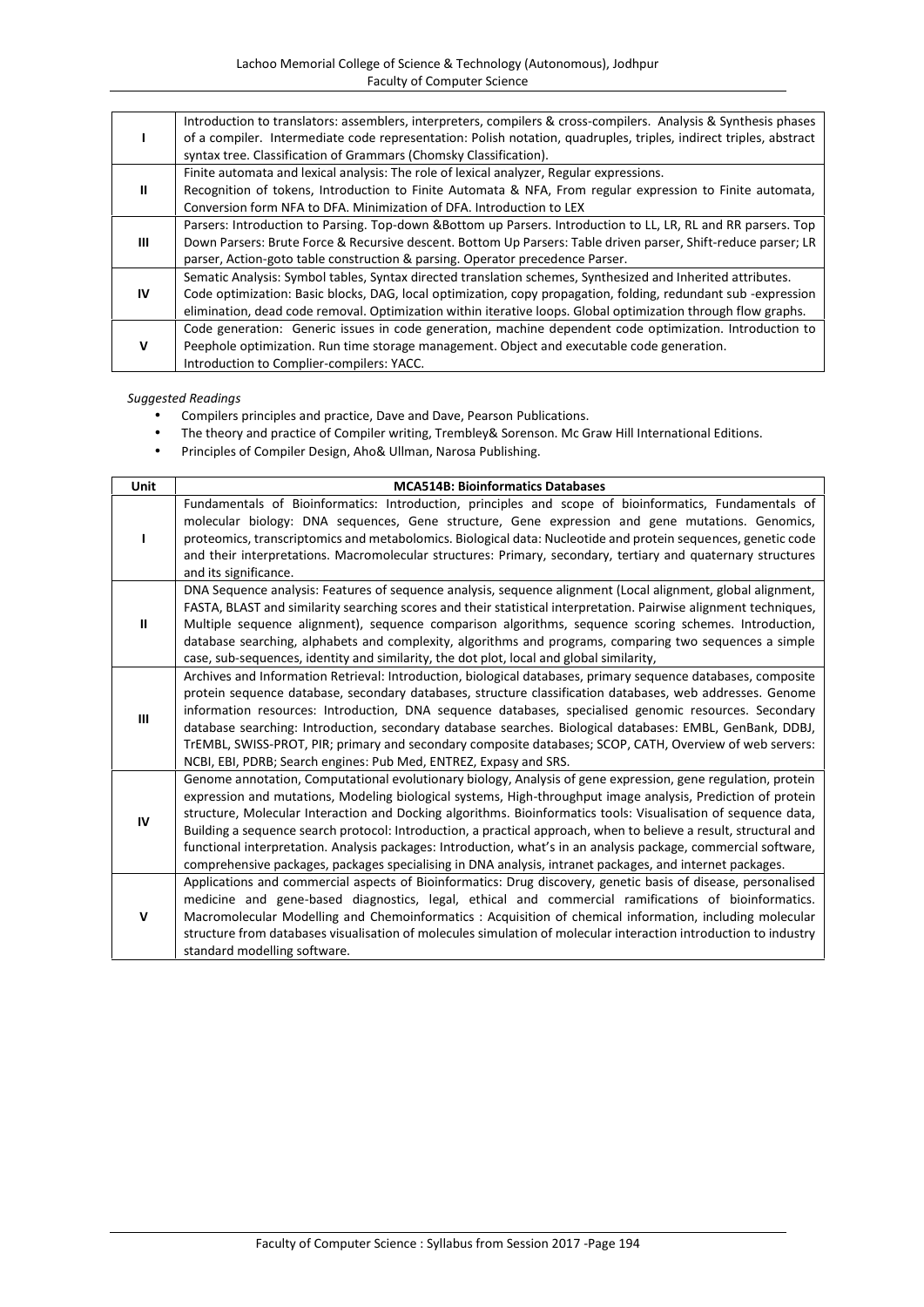| Unit         | <b>MCA514C: Programming in Android</b>                                                                            |
|--------------|-------------------------------------------------------------------------------------------------------------------|
|              | Introduction to the Development Framework: Understanding the Android Software Stack, The Dalvik Virtual           |
|              | Machine, Android Application Architecture, Android Libraries. Developing with Eclipse, Using the Eclipse Plug-In, |
|              | Creating Your First Android Application, Starting a New Android Project, Creating a Launch Configuration,         |
|              | Running and Debugging Your Android Applications, Types of Android Applications: Foreground Applications,          |
|              | Background Applications, Intermittent Applications, and Widgets.                                                  |
| ш            | Hardware-Imposed Design Considerations for mobile devices. The Android Virtual Device and SDK Manager,            |
|              | Android Emulator, SDK Manager, The Android Emulator, Dalvik Debug Monitor Service (DDMS), The Android             |
|              | Debug Bridge (ADB).                                                                                               |
|              | Externalizing Resources, Creating Resources, Simple Values, Styles and Themes, Drawables, Layouts, Animations,    |
|              | Menus.                                                                                                            |
|              | Introducing the Application Manifest, The Android Application Life Cycle, Understanding Application Priority and  |
|              | Process States, Introducing the Android Application Class and Activity Class, Extending and Using the Application |
|              | and Activity Class, Overriding the Application Life Cycle Events.                                                 |
|              | Assigning User Interfaces to Activities, Introducing Views, Introducing Layouts: Using Layouts, Optimizing        |
|              | Layouts. Creating New Views, Drawable. Android UI Controls: TextView, EditText, Button, CheckBox, RadioButton     |
| Ш            | and RadioGroup.                                                                                                   |
|              | Introducing Adapters for binding controls like ListView and Spinner. Event Listeners & Event Handlers methods     |
|              | in Android.                                                                                                       |
|              | Saving Simple Application Data, Creating and Saving Preferences, Retrieving Shared Preferences, Saving and        |
|              | Loading Files, Including Static Files as Resources, File Management Tools.                                        |
| IV           | Introducing Android Databases, Introducing SQLite, Cursors and Content Values, Working with SQLite Databases,     |
|              | Creating a New Content Provider, adding, Deleting, and Updating Content. Native Android Content Providers.        |
|              | Introduction to Services, Broadcast Receiver Fragments and Intents.                                               |
| $\mathsf{v}$ | Creating and Using Menus, Defining Menu Hierarchies in XML, Updating Menu Items Dynamically, Handling             |
|              | Menu Selections, Creating Submenus, Using Context Menus and Popup Menus. Creating a Dialog, Using the Alert       |
|              | Dialog Class, Using Activities as Dialogs, Customizing Toasts, Creating Notifications.                            |

PROFESSIONAL Android ™ 4 Application Development by Reto Meier

| <b>Unit</b>  | <b>MCA515A: Analysis and Design of Algorithms</b>                                                                                                                                                                                                                                                                                                         |
|--------------|-----------------------------------------------------------------------------------------------------------------------------------------------------------------------------------------------------------------------------------------------------------------------------------------------------------------------------------------------------------|
|              | Introduction: Need of algorithm, specification of algorithm, Design of Algorithms, Finding time and Space units<br>of algorithms. Performance analysis: Complexity of Algorithms: time complexity, space complexity, calculation<br>of time and space complexity, Asymptotic Notations: Big O, Small o, Omega, Theta, Growth of function,<br>Recurrences. |
| $\mathbf{I}$ | Divide – and – conquer: Basic concept, binary search (recursive and iterative both), MinMax problem, merge<br>sort, Quick sort. Greedy method:-Basic concept, knapsack problem : Binary and Fractional, minimum cost<br>spanning tree: Prim's algorithm, Kruskal's algorithm, Dijkastra.                                                                  |
| Ш            | Dynamic Programming - general method of dynamic programming, multistage graphs, all pair shortest path,<br>optimal binary search trees, Travelling salesman problem, flow shop scheduling, Matrix chain multiplication<br>, Longest common sequence.                                                                                                      |
| IV           | Backtracking: Basic concept of Backtracking, 8-Queens problem, sum of subsets, graph colouring, Hamiltonian<br>cycles, knight tour, puzzle. Branch and bound: Basic Method of branch and Bound, 0/1 Knapsack, Problem,<br>travelling salesperson.                                                                                                         |
| $\mathbf v$  | Parallel models:-Basic concepts, performance Measures, Parallel Algorithms, Parallel complexity, Analysis of<br>Parallel Addition, Parallel Multiplication and parallel division, parallel Evaluation of General Arithmetic<br>Expressions, First-Order Linear recurrence. Introduction of NP problems.                                                   |

*Suggested Readings*

Fundamentals of COMPUTER ALGORITHMS : Ellis Horowitz Sartaj Sahni, Sanguthevar, Rajshekaran.

| Unit | <b>MCA515B: Geographical Information Systems</b>                                                             |  |  |
|------|--------------------------------------------------------------------------------------------------------------|--|--|
|      | Introduction to GIS and Geographical Information: Basic concepts, Socioeconomic Challenges, Benefits of      |  |  |
|      | Computerizing Information, Users of GIS. From Real world to GIS: The real world, Real-world model, Data      |  |  |
|      | model, from database to GIS to Map, Application of GIS.                                                      |  |  |
| Ш    | Basic Data models: Introduction, Vector data model, raster data models, conversion between vector and raster |  |  |
|      | models, vector vs raster models. Attribute data. Advanced data models: surface representation, three         |  |  |
|      | dimensional objects, representation of time. Global Positioning System: Introduction, History, GPS System    |  |  |
|      | Description, Structure of GPS system, GPS Accuracy and Error, Introduction to DGPS.                          |  |  |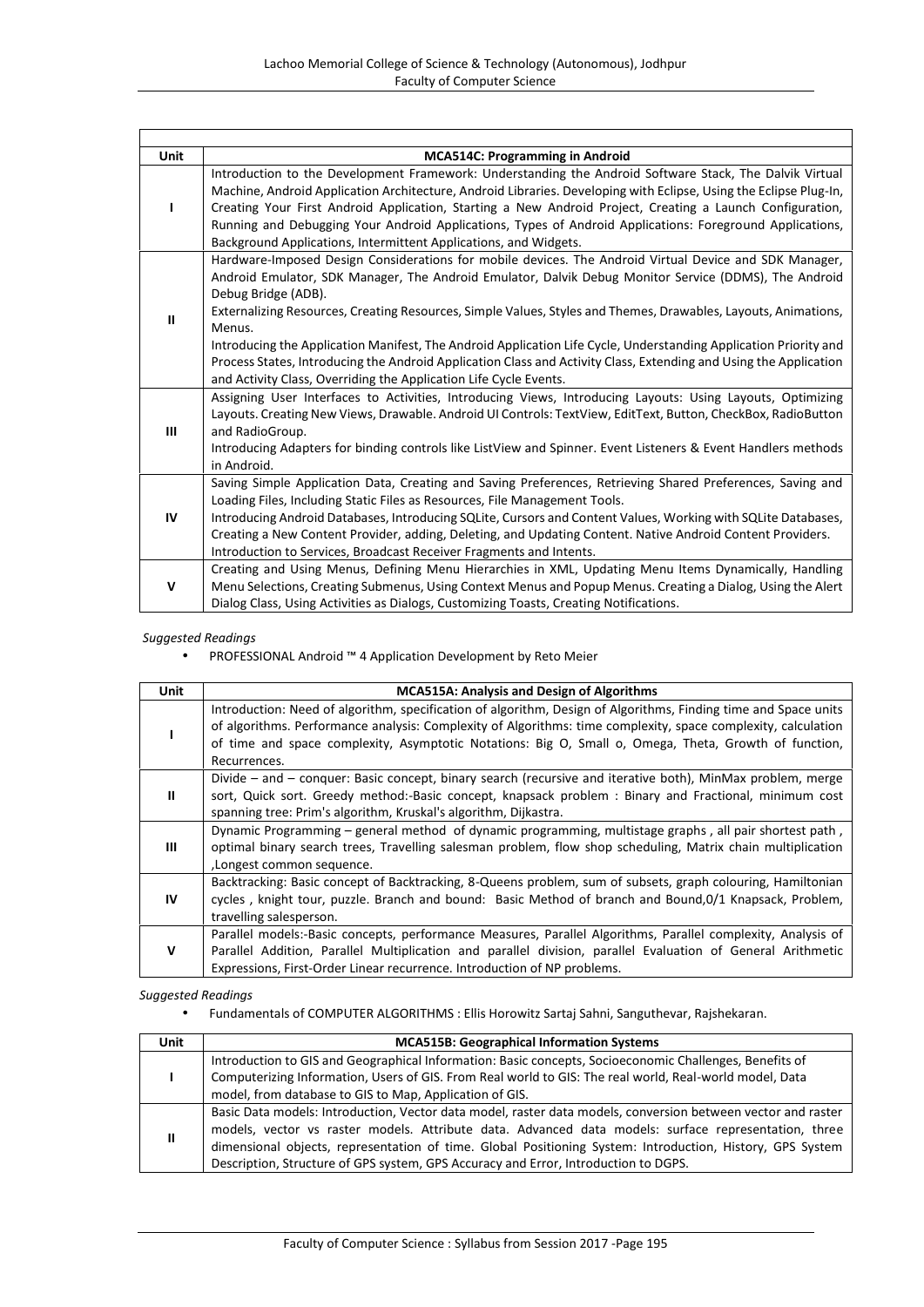| Ш  | Data collection: Introduction, digitizing maps, scanning, aerial photographs and photo interpretation, Remote<br>sensing. Surveying, satellite positioning systems, photogrammetric mapping, collection of attribute data, text<br>data. Data input: data pre-processing, methods of data capture, digitization and scanning methods, commonly<br>used map projections and ellipsoids. |  |  |  |  |  |
|----|----------------------------------------------------------------------------------------------------------------------------------------------------------------------------------------------------------------------------------------------------------------------------------------------------------------------------------------------------------------------------------------|--|--|--|--|--|
| ΙV | Basic spatial analysis: Analysis of spatial information, logic operations, general arithmetic and statistical<br>operations. Report generation from attribute data, overlays, buffer zones, raster data overlay. Integrated data<br>analysis.                                                                                                                                          |  |  |  |  |  |
| v  | Digital Elevation Model (DEM): need, methods, data sources and products of DEM - Digital Terrain Modelling<br>(DTM) - Input verification, storage and methods of data analysis for Spatial modelling - Methods of GIS and<br>Spatial interpolation.                                                                                                                                    |  |  |  |  |  |

- Geographical Information System for Geoscientists by Bonham-Carter G.F., Pergamon Press, Tarrytown, New York.
- Principles of Geographical Information System for Land Resources Assessment by Burrough, PA., Clarendon, Press, Oxford.
- Geographical Information System by Fraser Taylor, D.R., The Microcomputer and Modem Cartography, Pergamon Press.
- Mathematical Geography by Jameson, A.H. and Mormsby, M.t. Mormsby., Vol I and II, Sir Issac Pitman and Sons Ltd. London.

| Unit        | <b>MCA515C: Wireless Technology</b>                                                                                                                                                                                                                                                                                                                                                                                                                                                                                                                                                                      |  |  |  |  |
|-------------|----------------------------------------------------------------------------------------------------------------------------------------------------------------------------------------------------------------------------------------------------------------------------------------------------------------------------------------------------------------------------------------------------------------------------------------------------------------------------------------------------------------------------------------------------------------------------------------------------------|--|--|--|--|
|             | Introduction to Wireless Communication Systems - Evolution of Mobile Radio Communications. Mobile<br>Radiotelephony in the U.S. Mobile Radio Systems Around the World. Examples of Wireless Communication<br>Systems. Trends in Cellular Radio and Personal Communications. Modern Wireless Communication Systems -<br>Second Generation (2G) Cellular Networks. Third Generation (3G) Wireless Networks. Wireless Local Loop (WLL)<br>and LMDS. Wireless Local Area Networks (WLANs). Bluetooth and Personal Area Networks (PANs).                                                                      |  |  |  |  |
| Ш           | Modulation Techniques for Mobile Radio - Frequency Modulation vs. Amplitude Modulation. Amplitude<br>Modulation. Angle Modulation. Digital Modulation: An Overview. Line Coding. Pulse Shaping Techniques.<br>Geometric Representation of Modulation Signals. Linear Modulation Techniques. Constant Envelope<br>Modulation. Combined Linear and Constant Envelope Modulation Techniques. Spread Spectrum Modulation<br>Techniques. Modulation Performance in Fading and Multipath Channels.                                                                                                             |  |  |  |  |
| Ш           | Multiple Access Techniques for Wireless Communications - Introduction. Frequency Division Multiple Access<br>(FDMA). Time Division Multiple Access (TDMA). Spread Spectrum Multiple Access. Space Division Multiple Access<br>(SDMA). Packet Radio. Capacity of Cellular Systems.                                                                                                                                                                                                                                                                                                                        |  |  |  |  |
| IV          | Wireless Networking - Introduction to Wireless Networks. Differences Between Wireless and Fixed Telephone<br>Networks. Development of Wireless Networks. Fixed Network Transmission Hierarchy. Traffic Routing in<br>Wireless Networks. Wireless Data Services. Common Channel Signaling (CCS). Integrated Services Digital<br>Network (ISDN). Signaling System No. 7 (SS7). An Example of SS7 Ñ Global Cellular Network Interoperability.<br>Personal Communication Services/Networks (PCS/PCNs). Protocols for Network Access. Network Databases.<br>Universal Mobile Telecommunication System (UMTS). |  |  |  |  |
| $\mathbf v$ | Wireless Systems and Standards - AMPS and ETACS. United States Digital Cellular (IS-54 and IS-136). Global<br>System for Mobile (GSM). CDMA Digital Cellular Standard (IS-95). CT2 Standard for Cordless Telephones. Digital<br>European Cordless Telephone (DECT). PACS Ñ Personal Access Communication Systems. Pacific Digital Cellular<br>(PDC). Personal Handyphone System (PHS). US PCS and ISM Bands. US Wireless Cable Television.                                                                                                                                                               |  |  |  |  |

*Suggested Readings*

Wireless Communications: Principles and Practice, by Theodore S. Rappaport

#### **MCA521: Information Protection & Security Lab**

**Practical Exercises**

**Practical Exercises**

**Practical Exercises**

Exercises based on different encryption and decryption algorithm, different cryptography algorithms, password encryption and protection, document security like digital signature and digital watermarking

## **MCA524A: Compiler Design Lab**

Exercises based on Basic parser structure, Syntax analyzer, Semantic Analyzer, Expression evaluation using stacks, Intermediate code representation, Code optimization, Code generation.

## **MCA524B: Bio Informatics Lab**

Exercises based on Usage of NCBI resources, Retrieval of DNA and Protein sequences and structures from databases, BLAST exercises, Visualization of structures